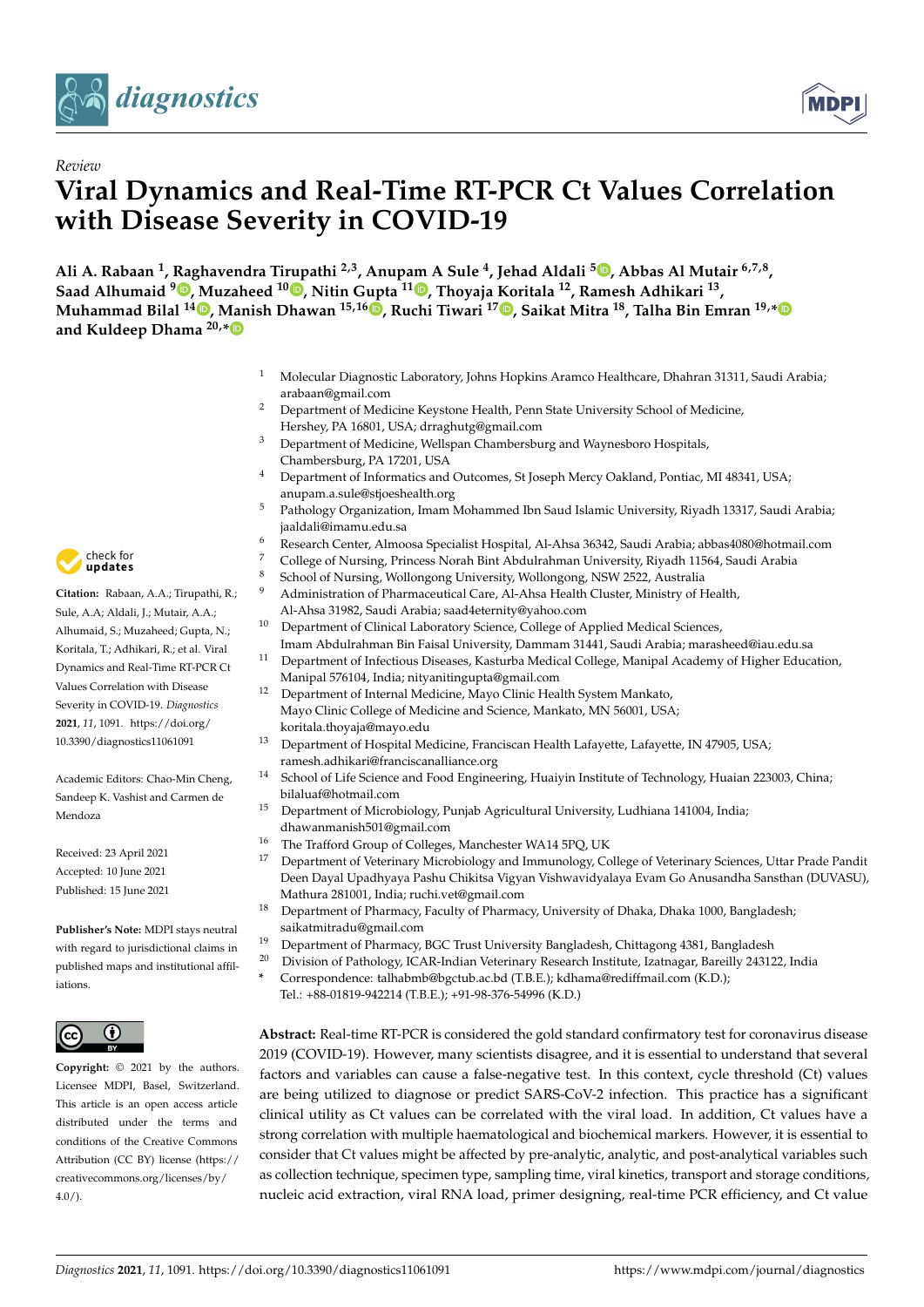determination method. Therefore, understanding the interpretation of Ct values and other influential factors could play a crucial role in interpreting viral load and disease severity. In several clinical studies consisting of small or large sample sizes, several discrepancies exist regarding a significant positive correlation between the Ct value and disease severity in COVID-19. In this context, a revised review of the literature has been conducted to fill the knowledge gaps regarding the correlations between Ct values and severity/fatality rates of patients with COVID-19. Various databases such as PubMed, Science Direct, Medline, Scopus, and Google Scholar were searched up to April 2021 by using keywords including "RT-PCR or viral load", "SARS-CoV-2 and RT-PCR", "Ct value and viral load", "Ct value or COVID-19". Research articles were extracted and selected independently by the authors and included in the present review based on their relevance to the study. The current narrative review explores the correlation of Ct values with mortality, disease progression, severity, and infectivity. We also discuss the factors that can affect these values, such as collection technique, type of swab, sampling method, etc.

**Keywords:** COVID-19; SARS-CoV-2; Ct values; RT-PCR; viral load; severity; mortality

## **1. Introduction**

The coronavirus disease 2019 (COVID-19) ongoing pandemic has caused catastrophe in the lives of millions of people worldwide. Several articles since February 2020 report a heterogeneous clinical presentation of this disease [\[1–](#page-12-0)[5\]](#page-12-1). There have been rapid and significant advancements in knowledge of the pathogenesis, immunobiology, genomics and molecular biology of the causative virus, i.e., severe acute respiratory syndrome coronavirus 2 (SARS-CoV-2). Additionally, the WHO (World Health Organisation) emphasizes that rapid diagnosis is an essential measurement to combat the devastating consequences of the COVID-19 epidemic. Reliable detection and screening of SARS-CoV-2 are imperative where SARS-CoV-2-positive cases are rising, causing widespread transmission [\[6\]](#page-12-2). In this context, to create accurate and reliable diagnostic procedures and a possible vaccination against SARS-CoV-2, many strategies have been adopted [\[7\]](#page-12-3). However, certain key areas are still unknown, and validation is required in others. The importance of inflammatory cells in SARS-CoV-2 infection has been recognized. Elevation in neutrophils and inflammatory markers, with a concomitant decrease in lymphocytes, is associated with a poor prognosis [\[8](#page-12-4)[,9\]](#page-12-5). Most of the published data focus on variation between severe and non-severe COVID-19 disease [\[10,](#page-12-6)[11\]](#page-12-7). There is a need for deeper apprehension of disease pathogenesis theories, which will facilitate in the development of diagnostic tools for risk-stratification and offer potential therapeutic targets in the pathways triggering a hyper-inflammatory cascade [\[8](#page-12-4)[–11\]](#page-12-7).

There is conflicting evidence regarding the relation between antibody titers and COVID-19 severity [\[12](#page-12-8)[,13\]](#page-12-9). Therefore, more research is needed regarding antibody kinetics to understand the role of antibody-mediated enhancement in COVID-19 pathogenesis [\[14\]](#page-12-10). This can also serve as a guide to identifying patients who may benefit from convalescent plasma [\[15\]](#page-13-0).

SARS-CoV-2 can be isolated from the nasopharynx for 14–21 median days after onset of symptomatic disease [\[15,](#page-13-0)[16\]](#page-13-1). This tropism of SARS-CoV-2 for the lower respiratory tract can be due to the abundance of angiotensin-converting enzyme 2 (ACE2) receptors (that serve as viral anchoring points) [\[17](#page-13-2)[,18\]](#page-13-3). Reports state that the peak SARS-CoV-2 load is seen during the first seven days of viral infection [\[19](#page-13-4)[,20\]](#page-13-5). In several findings, the immunosuppressed personal's respiratory samples for virus culture can be performed during the first seven days of symptom onset as the viral loads are at their peak, or virus can be cultured from an infected person's respiratory tract in the first week after symptoms' appearance [\[21](#page-13-6)[–23\]](#page-13-7). Transmission of SARS-CoV-2 likely subsides after seven days [\[24\]](#page-13-8). However, this must be confirmed in studies with large sample sizes, due to its vital role in isolation guidelines and infection control protocols [\[25\]](#page-13-9).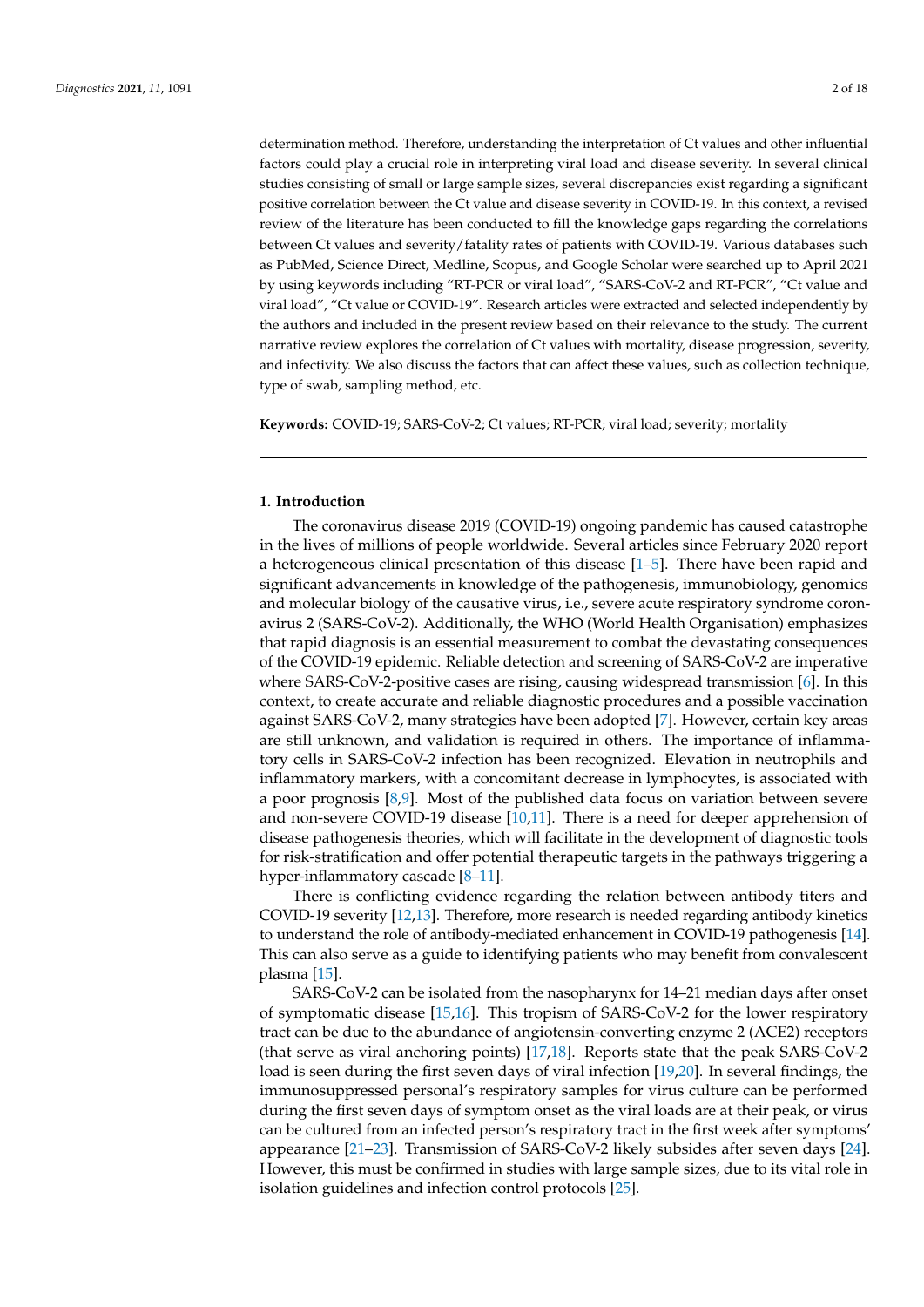Many published papers have suggested that the SARS-CoV-2 viral load can predict Many published papers have suggested that the SARS-CoV-2 viral load can predict the likelihood of disease spread and severity. In the 2002 SARS-CoV epidemic, a higher the likelihood of disease spread and severity. In the 2002 SARS-CoV epidemic, a higher viral load was related to increased emergency care requirements, intensive care, and overall viral load was related to increased emergency care requirements, intensive care, and overall poor prognosis [\[26,](#page-13-10)[27\]](#page-13-11). Several differences have been noted in the recent SARS-CoV-2 pandemic and the SARS-CoV epidemic of the year 2002.  $\frac{1}{25}$  programs [25,26]. Several differences have been noted in the recent SARS-Cov-2

The SARS-CoV-2 real-time RT-PCR test reports as negative or positive in clinical practice, using a specific threshold for Ct values [\[28\]](#page-13-12) (Figure [1\)](#page-2-0). This cut-off is calculated practice, asing a specific threshold for Ct values [27] (Figure 1). This cut-off is calculated<br>by an algorithm that automatically interprets various parameters of the amplification process [\[26\]](#page-13-10). by an algorithm that automatically interprets various parameters of the amplification pro-

<span id="page-2-0"></span>

Figure 1. Schematic illustration of RT-PCR methodology and the detection of a positive sample in clinical practice, using a specific threshold and Ct value. The SARS-CoV-2 viral load is inversely proportional to the Ct values, and a lower Ct value value corresponds to a high viral load, indicating a higher level of infectiousness. The figure was designed by Biorencorresponds to a high viral load, indicating a higher level of infectiousness. The figure was designed by Biorender.com<br>Comparison of the contract of the contract of the contract of the contract of the figure was designed program [\(https://biorender.com/,](https://biorender.com/) accessed on 15 April 2021).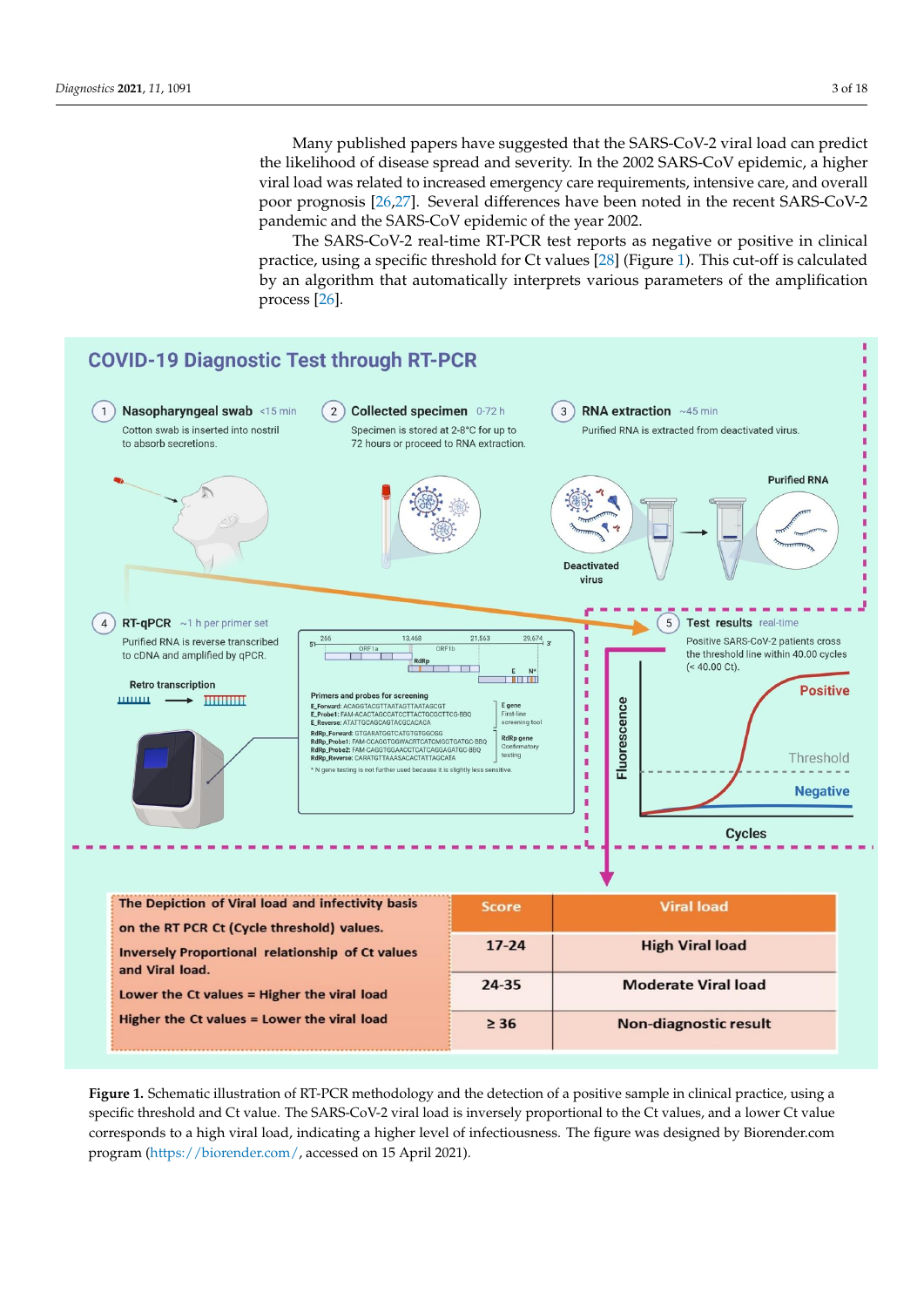However, there are some ambiguities, such as whether it is best to use Ct values in predicting the level of infectivity and disease severity in patients infected with SARS-CoV-2. In addition, one class of scientists has questioned whether RT-PCR be termed a gold standard technique for the detection of SARS-CoV-2 infection [\[29,](#page-13-13)[30\]](#page-13-14). Furthermore, recent evidence suggests that correct predictions, combined with efficient analysis of Ct values, can pave the way for improved diagnostic methodology, which can then be used to manage and control virus spread as well as monitor disease progression [\[31,](#page-13-15)[32\]](#page-13-16). Given that rapid and accurate detection of SARS-CoV-2 is crucial in controlling the outbreak in the community and in hospitals, this review focuses on the concept of Ct values in COVID-19, and its relationship with disease severity, disease progression and infectivity. We also highlight factors affecting these values and present Ct values' relationship with haematological and inflammatory biomarkers.

## **2. Understanding Ct Values**

When the fluorescent signal exceeds the background fluorescence, the thermal cycles are defined as the cycle threshold [\[33\]](#page-13-17). This is a semi-quantitative measure that helps in the broad categorization of viral genetic material in patient samples following testing by RT PCR. It can be variable and classified as low, medium, or high. A standard RT-PCR assay runs a maximum of 40 thermal cycles [\[34\]](#page-13-18). A low Ct designates an elevated concentration of genetic material, typically correlated with high infection risk [\[28\]](#page-13-12). A high value of Ct specifies a lower infectivity risk as it depicts a low concentration of viral genetic material [\[35\]](#page-13-19). However, low viral load can also be due to an incubation period or convalescent stage, or primary replication of the virus at other sites in the body (lower respiratory tract, LRT) [\[28\]](#page-13-12). Nevertheless, high Ct values with upper respiratory tract (URT) specimens also had suggestive pulmonary computed tomography (CT) scan findings. An A3-point increase in Ct values indicates a 10-fold reduction in viral genetic material quantity [\[36\]](#page-13-20).

## **3. Importance of Determination of Ct Values**

Progress in understanding COVID-19 pathogenesis is continuously evolving. Limited data can establish the relation between the patient's viral loads and prognoses, such as disease progression or death rate. Huang et al. reported an inverse correlation between SARS-CoV-2 Ct value and mortality [\[37\]](#page-13-21). During the previous pandemics of the MERS-CoV virus and SARS, a similar association of low Ct values with the severity of infection was reported [\[25,](#page-13-9)[38\]](#page-14-0). COVID-19 patients have variable clinical presentations and course of illness. It has been challenging to identify patients who are more likely to have a poorer outcome [\[26\]](#page-13-10). RT-PCR-based measurements and the accurate observations of Ct values have been proposed as an effective supplement technique to the chest CT, which is commonly used in the diagnosis of COVID-19 [\[15\]](#page-13-0). Ct values have been linked to tissue and organ damage in a recent post-mortem analysis of COVID-19 deceased. However, the magnitude of organ damage was not significantly associated with Ct values. RT-PCR and Ct values have been implicated in obtaining a more comprehensive image of viral dynamics in COVID-19 deceased. Higher Ct values represent a low viral RNA load and a lower risk of infection transmission [\[39\]](#page-14-1). On the other hand, a recent study showed that Ct values via successful virus isolation in cell cultures indicated that patients with Ct values beyond 33–34 seem to be no longer infectious [\[40\]](#page-14-2). In comparison, it is often proposed that Ct values do not correlate strongly with infectivity [\[39\]](#page-14-1). In another study, the epidemiologic correlations of Ct values with COVID-19 were studied. Ct values have the ability to be a basic and readily available method for predicting and modelling epidemiologic dynamics at the population level. More demographic research and predictive models based on international datasets are needed [\[41\]](#page-14-3). All these findings suggest that there may be several benefits associated with the indications provided by Ct values, as they may provide insights into the prognosis and consequences of the infection.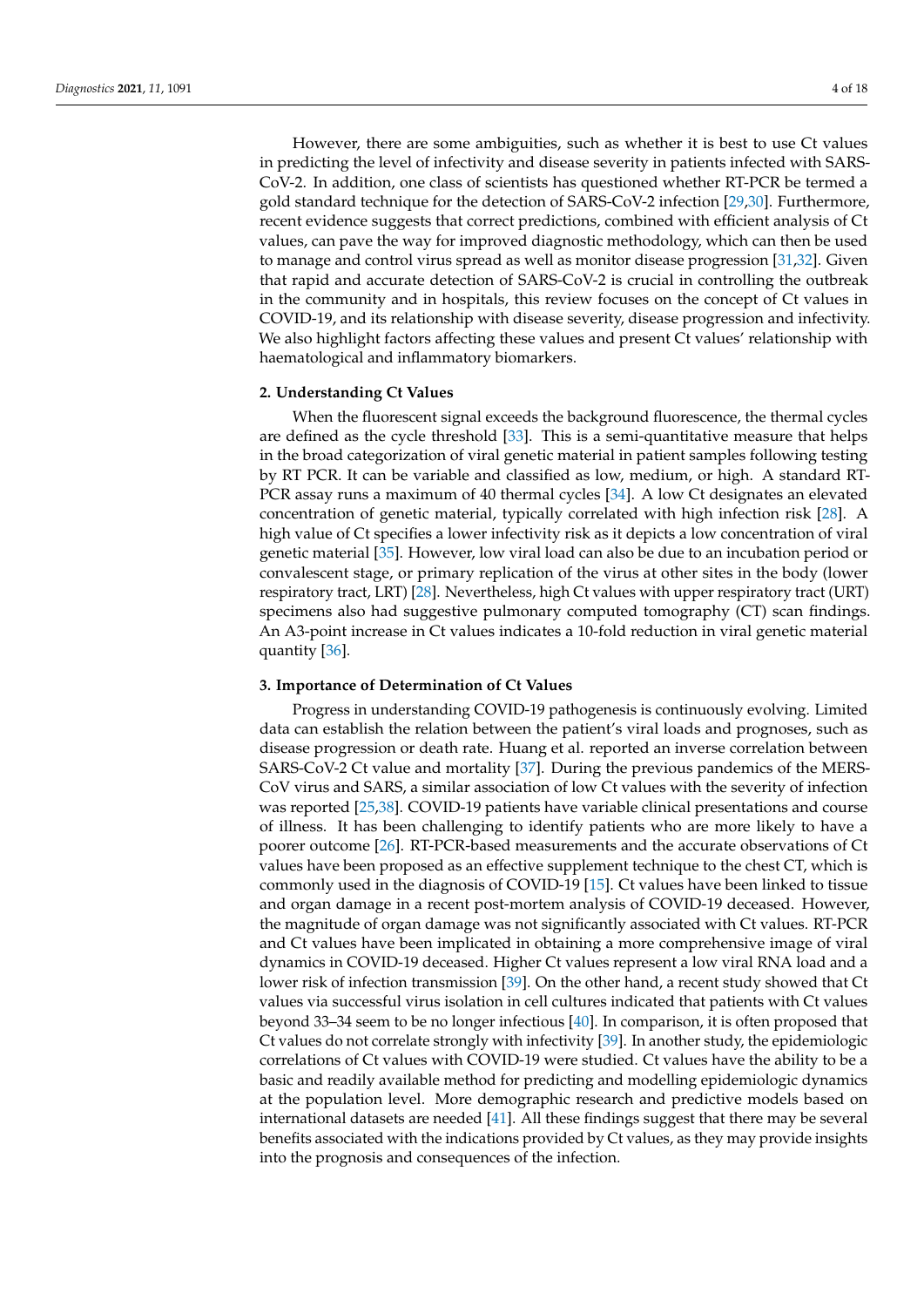## **4. Scenarios Corresponding to High Ct Values**

High Ct values are found in:

- Asymptomatic infection with unknown infectivity risk where the stage of the disease is not known [\[8\]](#page-12-4).
- Pre-symptomatic infection that subsequently may develop into symptomatic infection with high viral load and infectivity [\[42\]](#page-14-4).
- During acute COVID-19 with a high risk of infectivity, if the samples collected are insufficient or degraded samples (sub-optimal sample storage and handling techniques) [\[43,](#page-14-5)[44\]](#page-14-6).
- Symptomatic persons should be assumed to be potentially infectious within the first 10 days of onset of disease, and asymptomatic persons for 10 days after the positive swab result [\[45\]](#page-14-7).
- During the convalescent phase of COVID-19 when the viral load is diminished. Persistence in detecting viral genetic material (that is likely non-infectious) has been observed for SARS-CoV-2 [\[46\]](#page-14-8).
- Immunocompromised and hospitalized individuals with a critical illness are more likely to shed potentially infectious viruses for longer [\[18,](#page-13-3)[47\]](#page-14-9).

While high Ct values may be associated with a low viral load and reduced infectivity, a swab taken at a single point in time does not provide details about the trajectory or subsequent illness course [\[27\]](#page-13-11). Some asymptomatic cases of SARS-CoV-2 RT-PCR have reported Ct values comparable to symptomatic patients [\[48\]](#page-14-10). Another study reported an earlier reduction in Ct values in asymptomatic cases rather than symptomatic cases [\[49\]](#page-14-11). Ct values in some patients were like those in pre-symptomatic and symptomatic phases [\[50](#page-14-12)[,51\]](#page-14-13).

## **5. Factors Affecting Ct Values**

Firstly, recent evidence has shown that in some cases, diagnostic tests might fail to detect positive cases, especially 3–4 days after infection, and after 10–12 days of infection, alerting us to the fact that any asymptomatic individual with negative test results can be infectious [\[52\]](#page-14-14). In addition, Ct values are commonly affected by pre-analytic, analytic, and post-analytical variables. The pre-analytic variables include collection technique, specimen type, time of sample taken and viral kinetics, the difference between the viral load in URT and LRT samples, transport and storage conditions before the testing, and the specimen age [\[53](#page-14-15)[,54\]](#page-14-16). The analytic variables include extraction efficacy of nucleic acid, viral RNA load in the collected samples, primer design, nature of the target RNA, real-time PCR efficiency, and Ct value determination method [\[55\]](#page-14-17). Post-analytical variables include interpretation and reporting of the results [\[55\]](#page-14-17). Aside from these considerations, thermal inactivation has been identified as a critical factor influencing the RT-PCR outcome. In this context, a recent study reported increased Ct values in RT-PCR tests from COVID-19 patients after thermal incubation. Approximately 50% of the weak-positive samples gave negative results instead of positive results after heat inactivation. Hence, it was established that thermal inactivation reduced RT-PCR performance for viral detection by a significant level [\[56\]](#page-14-18). Considering these factors, standardization of Ct values becomes essential for appropriate interpretation [\[57\]](#page-14-19). Some of these factors are explained as follows:

# *5.1. Pre-Analytic Variables Affecting Ct Values*

# 5.1.1. Collection Technique

The collection technique plays a vital role in correct Ct values. The patient should be adequately prepared for the best specimen collection. The patient should avoid blowing the nose or holding nasal medications upon awakening when the specimen is collected from the nasopharynx. If the sample is taken from the throat or the internal part of the cheek, the patient should not eat or drink anything after waking up, and primarily, should not brush teeth or gargle. Dacron or polyester flocked swabs should be used for the sample collection [\[53\]](#page-14-15). The Ost-collection samples must reach the laboratory in a timely fashion [\[49\]](#page-14-11). A faulty collection method breaching aseptic precautions may lead to contamination of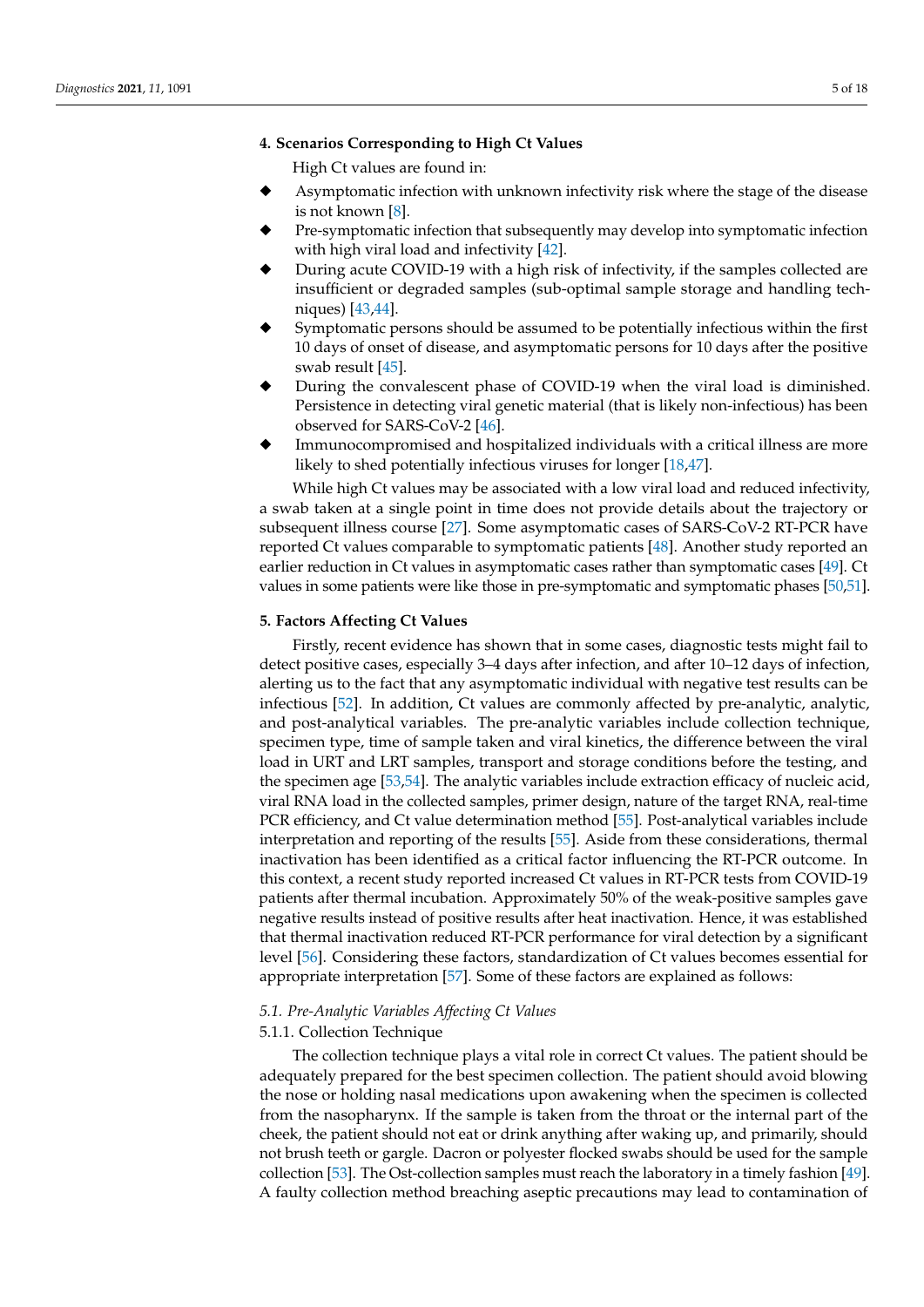the sample. Ct  $\geq$  36 should be treated as a non-diagnostic result, which may be caused by poor material collection, sample contamination at the RNA isolation stage, too early or too late material collection during the disease course, etc. To avoid errors in interpretation, each sample should be analyzed in triplicate. Hence, the European Centre for Disease Prevention and Control (ECDC) has recommended that there is a need for retesting of samples having  $Ct > 36$  to rule out the possibility of contamination [\[54\]](#page-14-16).

## 5.1.2. Type of Specimen

The Ct values and load of SARS-CoV-2 detection in swabs are affected by the collection site [\[49,](#page-14-11)[58,](#page-14-20)[59\]](#page-14-21). Nasopharyngeal swabs are the most specific and accurate swab site for COVID-19 diagnosis, followed by throat swabs [\[60\]](#page-14-22). Higher viral loads (inversely proportional to Ct values) were detected in nasal samples compared to throat specimens [\[8\]](#page-12-4). Yang et al. reported that the viral RNAs in bronchoalveolar lavage (BAL) from severe COVID-19 cases were beneficial for diagnosing and monitoring these cases [\[61\]](#page-14-23). Sputum and BAL have shown higher sensitivity in comparison to upper respiratory samples, probably due to the presence of greater viral loads in these specimens [\[62\]](#page-14-24). However, a suction tool and an expert operator are needed to collect BAL [\[49\]](#page-14-11). The procedure is also invasive and painful to the patients [\[49\]](#page-14-11). Unlike BAL samples that require expertise, other routine laboratory samples such as nasal swab, throat swab, and sputum are convenient and safe to collect [\[61\]](#page-14-23).

In a research study, salivary samples of two patients detected positive, whereas respiratory swabs collected on the same day had negative results [\[63,](#page-14-25)[64\]](#page-14-26). This is a concern in the isolation of patients post-discharge from the hospital. Some could be contagious and could spread the infection through saliva even though their nasopharyngeal samples were negative for two consecutive days [\[65\]](#page-14-27). Therefore, SARS-CoV-2 may be transmitted through saliva directly or indirectly, even among patients without coughing or other respiratory symptoms [\[66\]](#page-15-0). Furthermore, the lower the Ct values in salivary RT-PCR, the higher the patient's LDH levels recorded on the same day. Thus, the salivary viral load is directly proportional to serum LDH [\[67\]](#page-15-1). Therefore, saliva RT-PCR may serve a diagnostic and a prognostic purpose [\[63\]](#page-14-25). Woffel et al. showed that cases had a difference of  $> 3$  Ct value between the swab samples and the sputum samples [\[68\]](#page-15-2). A higher viral load in swab samples was seen in two cases, and in two cases the sputum had a higher viral load. The remaining three cases were equivocal [\[68\]](#page-15-2).

Hence, two or more distinct sampling sites may increase the chances of viral detection.

## 5.1.3. Sampling Time and Viral Kinetics

In two patients, viral load kinetics of SARS-CoV-2 infection were evaluated and found to be different from earlier published coronavirus studies [\[63\]](#page-14-25). With progression in disease severity from mild to severe, viral load in the URT sample can change. A decrease in the URT and synchronous increase in the LRT reflect an anatomical transition and disease severity [\[68\]](#page-15-2). It was observed by Liu et al. that URT samples were more sensitive for virus detection in the initial stages of the disease in febrile COVID-19 cases compared to later stages [\[69\]](#page-15-3). As LRT samples are difficult to obtain in early disease, throat wash gargles could be used as an alternative [\[70\]](#page-15-4).

Tahamtan et al. detected the virus from a patient's URT on day two and LRT on day three of symptom onset [\[49\]](#page-14-11). There was an increased viral load on the fifth day in LRT samples. On the seventh day, the viral load decreased in both URT and LRT samples. On 13th and 14th days, the RT-PCR was positive (low viral load) in LRT and URT samples. The viral load was undetectable for the next two consecutive days for both samples. SARS-CoV-2 was detected in both LRT and URT samples two weeks after the onset of the symptom. However, they noted that the second patient's viral load was lower than in the first patient. On the 18th and 20th day, the samples were converted to negative URT and LRT, respectively. However, on day 25, the URT specimen for genes E and RdRp was positive. This variation between the two cases demonstrates the variation in viral load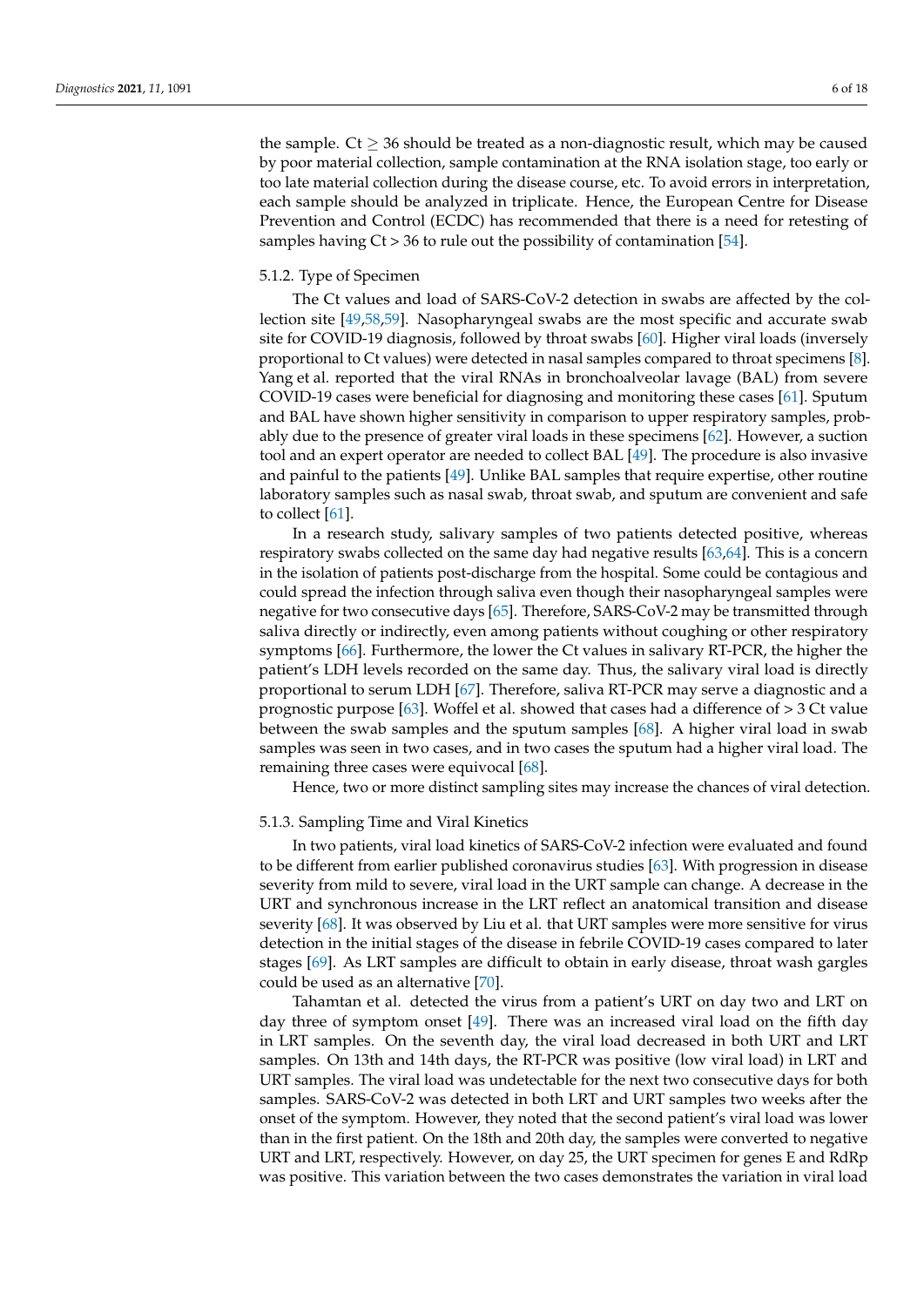kinetics, indicating that the time of sample collection and progression of the disease course play a crucial role in RT-PCR results.

# *5.2. Analytic Variables Affecting Ct Values*

# 5.2.1. Internal Control

For an RT-PCR sample to be negative, there should be no fluorescence growth curves crossing the threshold line in the negative template control (NTC) sample [\[49\]](#page-14-11). However, there can be false-positive results, with some primers suggesting contamination of the sample [\[49\]](#page-14-11). The selection of the correct reference gene to normalize the results is a critical step in the RT-PCR method. Inaccurate data is likely to be generated if the reference gene is not correctly selected [\[49\]](#page-14-11). Identifying contaminants that may interfere with the nucleic acid extraction and amplification process is crucial and can be addressed with strict internal control measures [\[49\]](#page-14-11). This can be achieved by following standardized guidelines for reporting and confirmatory testing of RT-PCR [\[49,](#page-14-11)[71\]](#page-15-5).

Consequently, raw Ct data as inaccurate references are being utilized to interpret the results. As a result, using raw Ct values along with inaccurate internal control to predict SARS-CoV-2 viral load and associate it with various outcomes might lead to incorrect results [\[49\]](#page-14-11). In this context, the following controls should also be run in parallel for each RT-PCR plate: (1) negative control to assess the purity of the reagents, (2) positive control to check if false negatives are being detected in the experiment, and (3) internal control to indicate perfect nucleic acid extraction and quality of samples and PCR.

# 5.2.2. Type of RT-PCR

Qualitative RT-PCR is generally applied to identify the SARS-CoV-2 virus, whereas quantitative RT-PCR quantifies the viral load [\[72\]](#page-15-6). Due to the huge diversity and inconsistency of the standard curves and viral load estimation from samples with serial dilution, a two-step approach is recommended, where both qualitative and quantitative tests are done [\[73\]](#page-15-7). This approach will improve the test's accuracy, as a standard curve with a suitable detection limit for viral quantification will appropriately follow the titers and viral kinetics [\[64](#page-14-26)[,73,](#page-15-7)[74\]](#page-15-8). Test results have important implications as false-negative results may cause a risk of transmission of infected people and for the management of COVID-19 [\[75\]](#page-15-9).

### 5.2.3. Purity of Reagents

The reagents used for RT-PCR can be contaminated. This can give rise to errors in the detection of the virus. Therefore, it is essential to have regular quality checks to ensure the purity of the reagents [\[74\]](#page-15-8).

### 5.2.4. Pipetting Defects

Due to human errors or defects in an automated machine, pipetting errors can give rise to false-positive RT-PCR results. These errors can be controlled with positive and negative controls on each run of the assay and with a review of the controls before determining the results [\[73\]](#page-15-7).

# *5.3. Post-Analytical Variables*

## Interpreting the Reports

Reporting and interpreting the results plays a pivotal role in detecting viral load in RT-PCR. False-positive results can be due to errors in interpretation of amplification curves [\[76\]](#page-15-10) or errors in transcription [\[77\]](#page-15-11). These errors could be avoided by reviewing and re-checking the results and interpretation before reporting.

# **6. Impact of SARS-CoV-2 Variants on Diagnosis**

Due to sequencing efforts, monitoring, and surveillance of variation within the novel coronavirus genome, many variants of concern (VOCs) have been identified, that have affected virus biology and disease transmission. Across all virus genomes sequenced to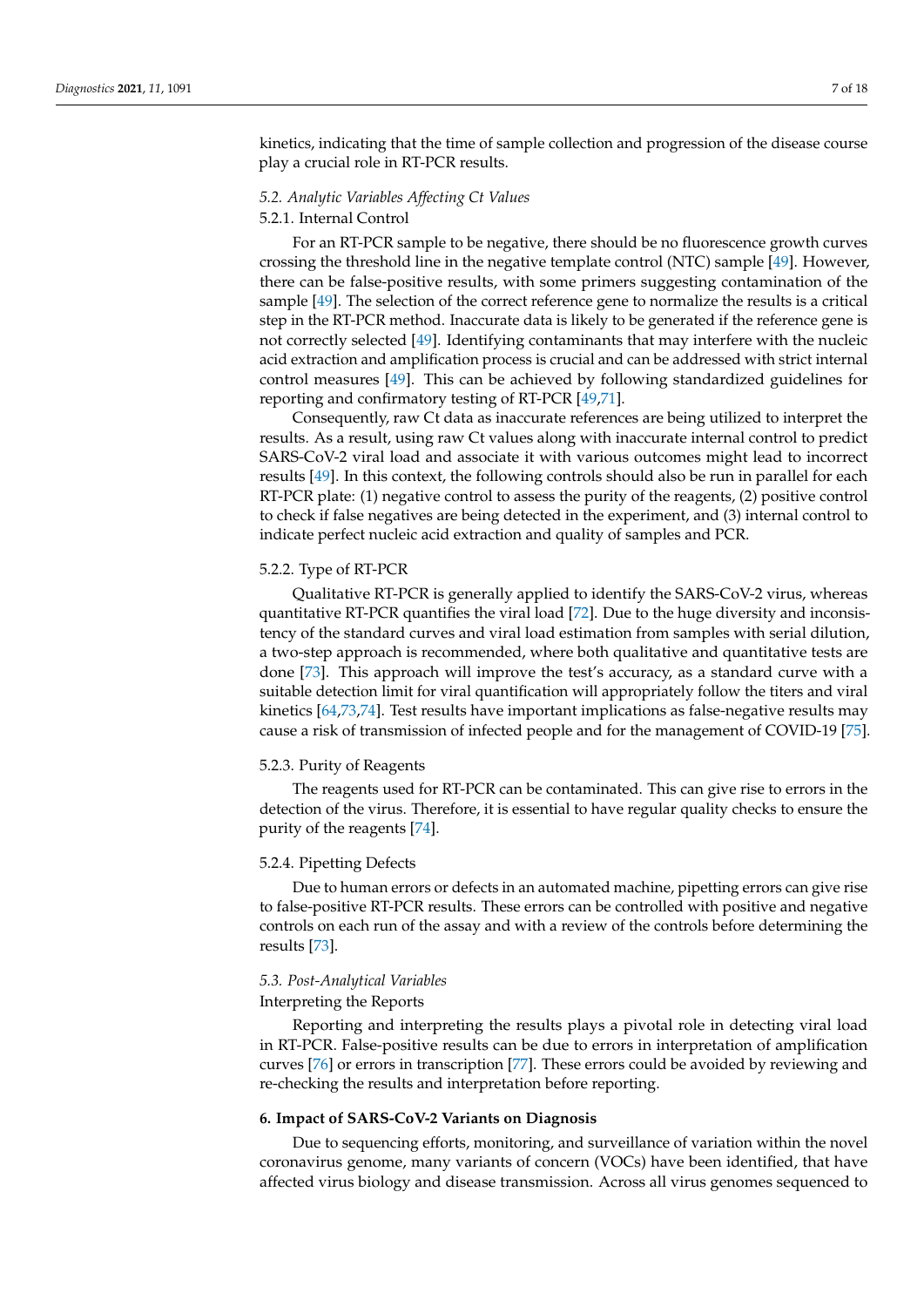date, thousands of mutations have emerged since the start of the pandemic, resulting in the rise of a range of distinct variants. Most of these variants do not affect the virus biology, yet, more recently, several variants have been identified that appear to increase transmissibility and potentially have an impact on disease severity, and these are called variants of concern VOCs [\[78\]](#page-15-12). When mutations occur at primer binding sites or affect the structure of viral antigen targets that are detected by the antigen tests, they have the potential to impact the accuracy of diagnostic tests [\[79\]](#page-15-13). In addition, genetic variability and recurrent mutations possess a severe risk of loss of sensitivity of different published assays for the detection of SARS-CoV-2 [\[80\]](#page-15-14). For example, for the B.1.1.7 variant, the mutation blocks, in certain PCR tests, the binding between the primers and S-gene targets, resulting in a negative result for this target or S-gene target failure/drop-out [\[81\]](#page-15-15). However, most tests use multiple genetic targets, not affecting the accuracy of the test. The mutations in the other genes of the variants do not appear to have impacted diagnostic tests [\[82\]](#page-15-16). Therefore, it is better to assess the effect of mutations in all genomic regions, where the majority of tests, for example, do not use the S-gene as a primary target [\[83\]](#page-15-17). These variants are only detected via sequencing of the samples after positive RT-PCR. More recently, newly designed multiplexing probe-based qPCRs have allowed the detection of up to four different target DNA to distinguish the current variant in a single PCR reaction, less time consuming when compared to sequencing [\[84\]](#page-15-18). Furthermore, Korber et al. proved that the G614 variant's rapid spread and persistence was associated with higher infectivity in addition to higher viral loads, but not with increased disease severity. Besides, G614 had a lower Ct required for detection [\[85\]](#page-15-19).

## **7. Correlation of CT Values with Disease**

## *7.1. Mortality*

Individuals with higher SARS-CoV-2 viral load demonstrated lower Ct levels, correlated with high mortality in patients with COVID-19 (*n* = 875) in Brazil [\[86\]](#page-15-20). Magleby et al. unveiled that higher viral load was related to increased intubation risk and higher mortality rates. The authors reported a significant difference between Ct values in COVID-19. 35% patients had a high viral load with Ct lower than 25, 18% had a medium viral load with Ct between 25–30, and 6% had a low viral load with Ct higher than 30 [\[77\]](#page-15-11). In a study conducted on hospitalized COVID-19 cases in China, deceased patients had lower average Ct values through the disease course than recovered or hospitalised patients (34.79 versus 37 and 36.97, respectively; *p* < 0.001) [\[38\]](#page-14-0). Fajnzylber et al. reported an association between the plasma markers of inflammation and viral load from the respiratory tract. Viral load could be considered a predictor of morbidity and mortality [\[76\]](#page-15-10). Despite a continuous rise in clinical information related to COVID-19, very few studies elaborate on viral load's correlation with disease progression or mortality [\[28\]](#page-13-12). Association between SARS-Cov-2 Ct value and mortality has been reported in only one study and demonstrated the correlation of lower Ct values with high mortality risk [\[37\]](#page-13-21). These findings are in agreement with data from earlier epidemic-inducing CVs [\[27](#page-13-11)[,38\]](#page-14-0). Therefore, it is imperative to keep assessing the SARS-CoV-2 Ct value with the availability of further data. Eleven reports found a correlation between Ct values and symptoms severity. Among these, seven studies indicated lower Ct values with disease severity, which agrees with earlier studies related to Ct values in different respiratory infections [\[16,](#page-13-1)[38,](#page-14-0)[87\]](#page-15-21). A significant study involving 5830 COVID-19 patients determined that viral load through Ct values in nasal swabs of symptomatic and asymptomatic patients was statistically insignificant [\[88\]](#page-15-22).

Relatively low Ct values upon detection (i.e., considerably higher viral load) were related to considerably increased fatality rates among both in- and out-patients, according to recent observational research done between March and May 2020 at a large quaternary academic medical center in New York City, USA. It is worth noting that individuals with a shorter period between symptom start and testing had poorer prognoses. Those who presented less than three days after symptom start having a two-fold greater risk of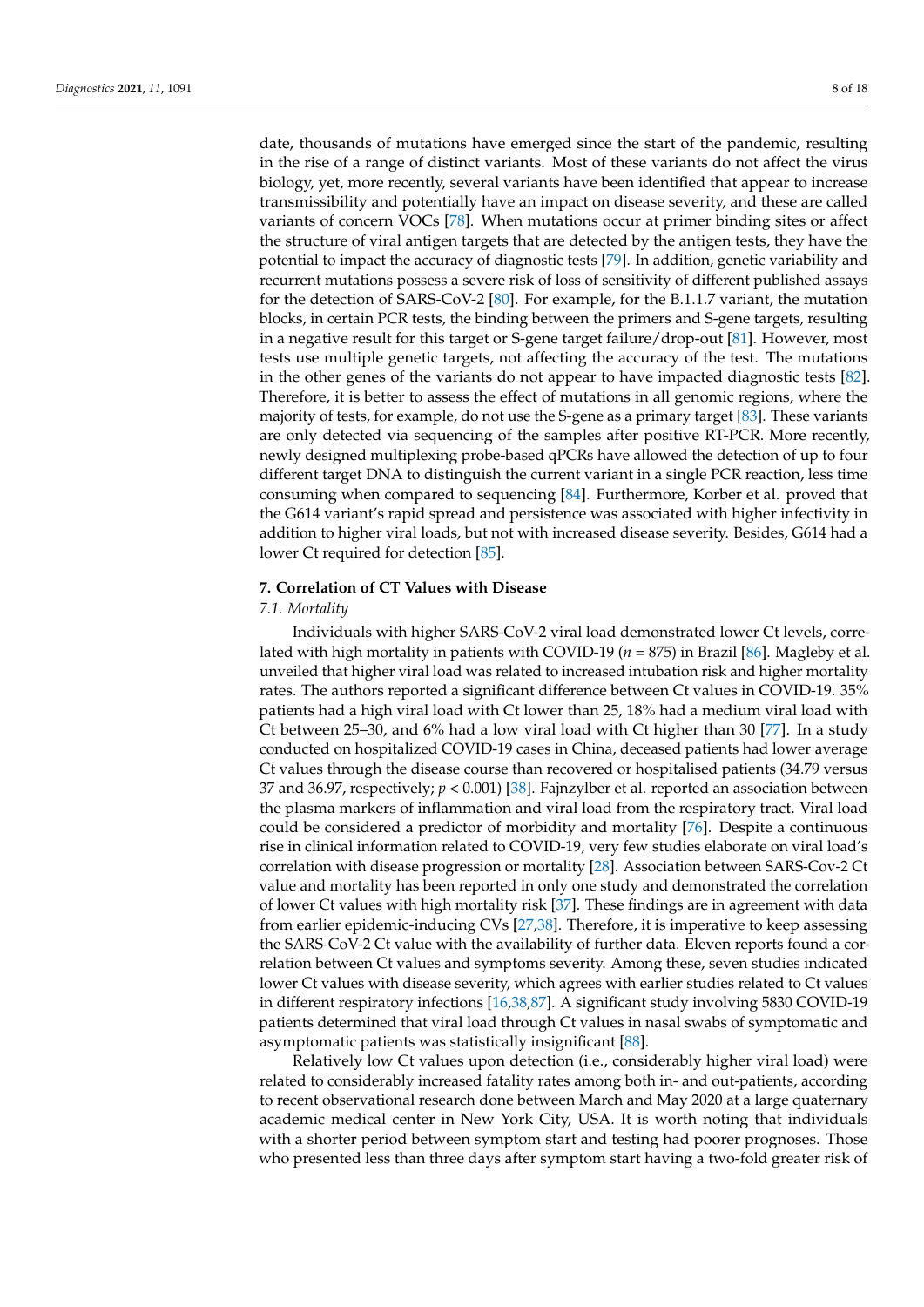mortality. Ct levels remained a robust predictor of fatality rates among patients from the initial diagnosis of SARS-CoV-2 infection [\[89\]](#page-15-23).

# *7.2. Disease Severity*

In mild and severe COVID-19 cases, analysis of respiratory samples detected a minimum level of almost 10 copies of vRNA/µL [\[2\]](#page-12-11). Júnior et al. (*n* = 43) reported an average Ct value of 34.92 from asymptomatic individuals in Brazil [\[90\]](#page-16-0).

A Chinese study found that severe cases have higher viral load and longer virus persistence [\[17](#page-13-2)[,91\]](#page-16-1). In severe and critical diseases, the viral load remained consistently high over the disease course, with persistent low Ct values [\[92\]](#page-16-2). Although some studies have reported an association between disease severity and Ct values [\[13,](#page-12-9)[17,](#page-13-2)[93\]](#page-16-3), another study reported no difference in mean viral loads among patients with and without pneumonia [\[94\]](#page-16-4). Pneumonia patients had high viral load only in the female subgroup, and the elevated CRP and serum amyloid A positive subgroups [\[94\]](#page-16-4).

To study the association between virus persistence and disease severity, the method of detecting viral RNA in non-survivors until death was used [\[94–](#page-16-4)[97\]](#page-16-5). RNA detected via RT-PCR does not provide information on its infectious capacity. Furthermore, no live virus was cultured from a specimen obtained eight days post-symptoms onset [\[68,](#page-15-2)[72\]](#page-15-6). In other words, viral RNA's persistence indicates the immune response status (RNA clearance) and not the disease severity [\[98\]](#page-16-6). Recent research has revealed that there could be a relationship between Ct values and disease severity or associated morbidity with COVID 19, as patients who died had substantially lower Ct values compared to patients who recovered, but these patients had a considerably shorter period with symptoms before testing [\[99\]](#page-16-7). The sample size of the study was too small to show a strong positive or negative association between Ct value and disease severity and fatality rate using statistical analysis.

On the other hand, a retrospective cohort analysis in New York by Zacharioudakis et al. (*n* = 42) showed that a three-fold increase in Ct value denoted a correlation with a 0.15 improvement in terms of genomic load on Sequential Organ Failure Assessment (SOFA) score [\[100](#page-16-8)[–106\]](#page-16-9). Another larger study with 192 patients revealed that patients who died in hospital had significantly lower Ct values than those who were discharged alive [\[100\]](#page-16-8). The same was true for patients who needed admission to the ICU or developed shock, having significantly lower Ct values than those who did not. Ct values had a statistically significant negative correlation with the length of ICU stay.

### *7.3. Co-Morbidities*

Poor prognosis of COVID-19 case management is reported due to various co-morbidities. Prolonged viral shedding is seen in mild COVID-19 patients with older age, hypertension, and diabetes mellitus [\[13,](#page-12-9)[101\]](#page-16-10).

Advanced age has been directly correlated with increased viral load. Immunesenescence and immunocompromised status are hindrances to mounting a full immune response, leading to a longer asymptomatic incubation period [\[102\]](#page-16-11). In hospitalized patients with worse prognosis (as predicted by older age high SOFA score and d-dimer  $> 1 \text{ kg/mL}$ ), there was an increase in viral load, and Ct values were low up to the third week of infection. Afterwards, a decrease in viral load and negative RT-PCR results were observed in the third to sixth week [\[103](#page-16-12)[,104\]](#page-16-13). Researchers also observed a substantial relationship between elevated virus load and smoking status and recent chemotherapy [\[91\]](#page-16-1). A great deal of evidence has correlated early Ct values from a nasopharyngeal swab with disease susceptibility (age and various comorbidities, including hypertension and smoking [\[105,](#page-16-14)[106\]](#page-16-9) and predicted sequelae, survival, and disease severity in symptomatic patients [\[107\]](#page-16-15). Recently, Kostakoglu et al. [\[102\]](#page-16-11) assessed the diagnostic value of CT and rtRT-PCR in COVID-19 patients. Initially, the rtRT-PCR test was detected positive and negative in 142 (Group-I) and 61 patients (Group-II), respectively. Notably, rtRT-PCR positivity was associated negatively with CT values, age, and comorbidity, breathing shortness and duration of symptoms,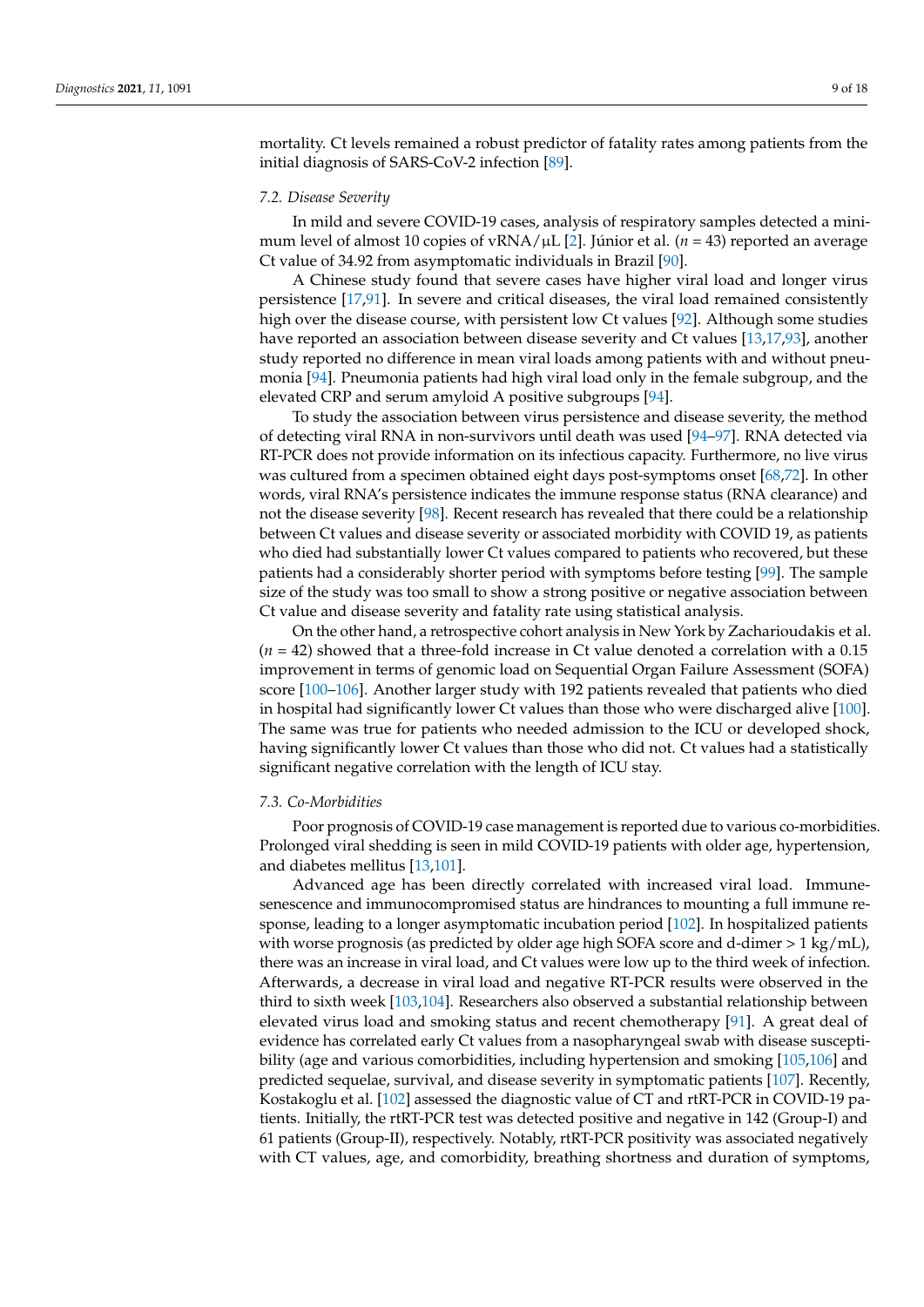whereas it was positively linked with headaches. On the other hand, CT values were positively related to fever, comorbidity, age, and breath shortness.

## *7.4. Biochemical and Haematological Markers*

An association between Ct value and haematological and biochemical markers has been reported [\[38](#page-14-0)[,94](#page-16-4)[,108–](#page-16-16)[110\]](#page-16-17). Some studies have reported an association between lower Ct values and higher lactate dehydrogenase levels [\[38](#page-14-0)[,40,](#page-14-2)[111\]](#page-16-18). Severe COVID-19 cases having lower Ct scores had low lymphocyte counts and T-cell counts but significantly increased total and differential neutrophil counts [\[40,](#page-14-2)[112\]](#page-16-19). On the other hand, Yuan et al. negatively correlated Ct with neutrophil counts [\[111\]](#page-16-18).

Patients with lower Ct values had lower serum albumin concentrations, higher creatinine kinase myocardial, and high-sensitivity troponin 1 levels [\[40](#page-14-2)[,61\]](#page-14-23). Liu et al. established a negative correlation between CRP and Ct value with an  $r = -0.584$  [\[112\]](#page-16-19), but Yuan found no significant correlation [\[111\]](#page-16-18). Other biochemical markers (such as calcium, inorganic phosphorus, N-terminal pro-brain natriuretic peptide) and haematological markers (such as myoglobin, 14 IL-2R, angiotensin II, eosinophil/basophil counts) were also associated with Ct values [\[38,](#page-14-0)[40,](#page-14-2)[111\]](#page-16-18).

It must be noted that Fajnzylber et al. reported that, in 88 hospitalized patients with COVID-19, increased detection of plasma viral load was significantly related to a more severe respiratory disease course, lower lymphocyte counts, and high inflammation markers [\[92\]](#page-16-2).

## *7.5. Infectivity and Duration of Symptoms*

Researchers from France have documented the advantages of Ct values in determining the infectivity of COVID-19 [\[40\]](#page-14-2). Salvatore et al.  $(n = 93)$  demonstrated lower values in patients presenting with respiratory symptoms [\[112\]](#page-16-19). Similar findings were reported when live viral loads were isolated from patients with COVID-19 eight days after symptom onset [\[21\]](#page-13-6). In an investigation by Singanayagam et al. (*n* = 324), CT values were greatest during the symptomatic phase, followed by a steady decrease in the first 10 days postinfection, with a subsequent plateauing [\[111\]](#page-16-18). These patients had low Ct levels within the infection period (lower in week 1 than week 2) [\[113\]](#page-16-20). Yu et al. reported a negative correlation between the disease prognosis and the Ct values in mild to moderately ill patients with COVID-19 admitted in hospitals [\[114\]](#page-16-21).

Various respiratory sample analyses reported the highest values of viral loads during the initial week of symptoms [\[113,](#page-16-20)[115](#page-17-0)[–118\]](#page-17-1) or at day 3 to 5 of illness onset [\[119\]](#page-17-2) followed by a continuous decline.

Zou reported an RT-PCR analysis for *N* and *Orf 1b* genes in the COVID-19 case, showing Ct values of 30–32 on days 7, 10, and 11 post-contact [\[8\]](#page-12-4). La Scola et al. noted that, despite the possibility of virus detection using PCR after 20 days of symptoms, viral isolation in culture was not feasible after day eight. This was true even with high viral loads [\[117\]](#page-17-3). Arons et al. concluded that the virus is viable from 6 days pre-symptom onset to 9 days after symptom onset, in the presence of high viral load in asymptomatic cases, of which 50% were verified COVID-19 positive [\[120\]](#page-17-4).

RT-PCR findings may remain positive for weeks, despite the resolution of the symptoms [\[121\]](#page-17-5). 34% of patients remained RT-PCR positive even after 40 days [\[104\]](#page-16-13).

Persistent positivity on PCR and its lack of ability to distinguish infectivity is a problem plaguing many public health authorities when making recommendations for isolation and quarantine. A study by Bullard et al.  $(n = 90)$ , found a significant association between a lower Ct value and the capability of recovering from infectious virus, with an OR value of 0.67 (95% CI = 0.58–0.77) [\[105\]](#page-16-14). Singanayagam A et al. (*n* = 324) assessed that the likelihood of recovery from the virus with a Ct higher than 35 was only  $8\%$  (95% CI = 2.8%–18%) [\[96\]](#page-16-22). Currently, a time-based approach is used in many facilities to discontinue isolation [\[100\]](#page-16-8).

Mowrer et al. 2021 showed that a combination of symptom resolution with cycle threshold values might shorten the need for isolation in many patients, improving the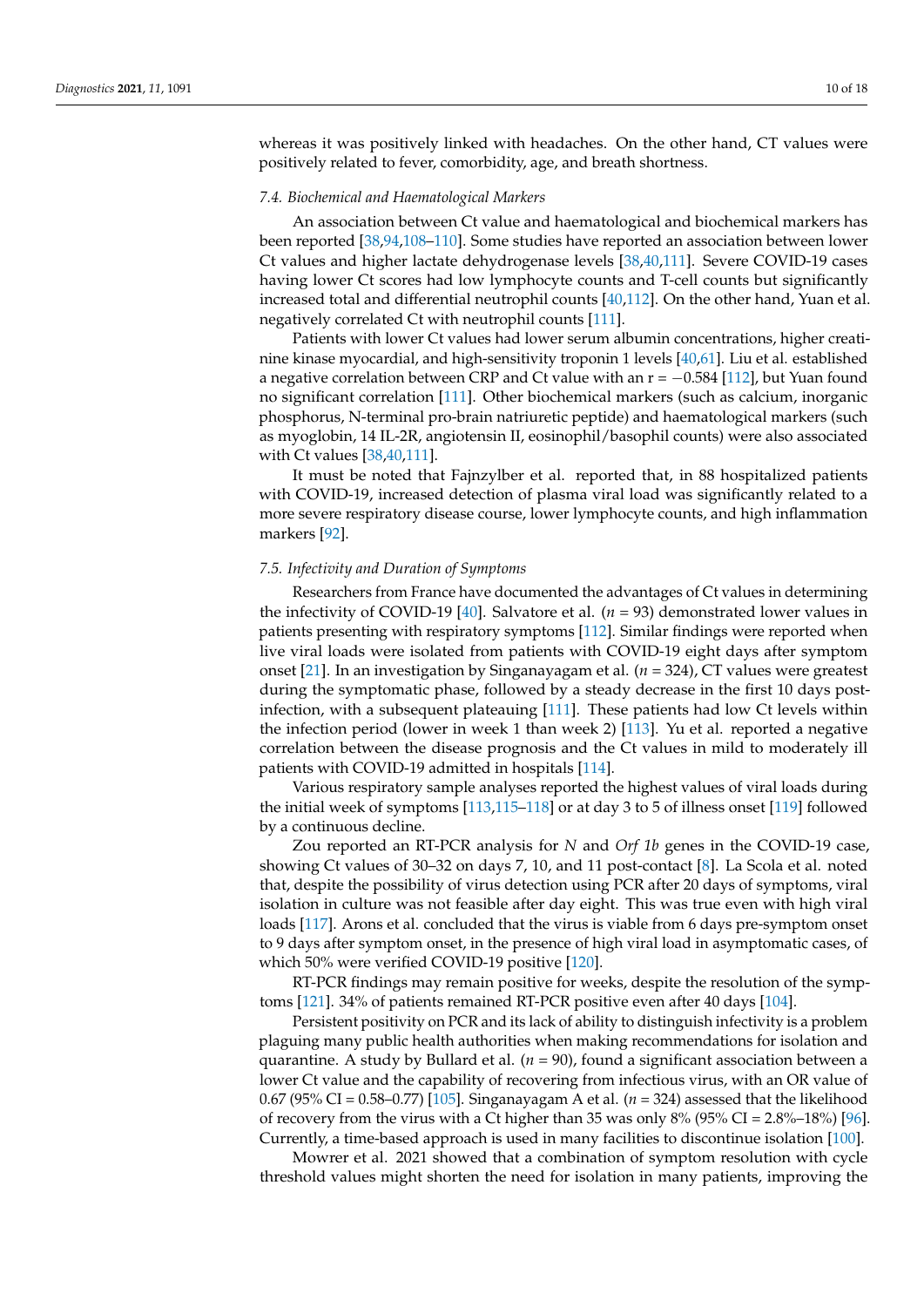stewardship of scare resources [\[122\]](#page-17-6). Thus, using Ct values rather than positive/negative reports may offer a more prudent alternative to discontinuation of isolation decisions.

At present most airlines require a negative test within 72 h of the start of travel [\[123\]](#page-17-7). A double test screening protocol (one test prior to the start of travel and a second test 5 to 7 days after arrival and sequestration in a quarantine facility) has the potential to reduce cross-border transmission of variants. Suppose cycle thresholds are integrated into this double screen protocol, then such cases will prevent those with a prior history of COVID from being unduly burdened by false positive results [\[124\]](#page-17-8).

## *7.6. Variants*

Variants pose a challenge in controlling this pandemic [\[125\]](#page-17-9). Mutations in the viral spike glycoprotein increase the ability to bind to ACE-2 receptors leading to increased disease transmission and severity. As Coronavirus mutates rapidly, all lab manufacturers need to ensure their primers are not affected by the mutations. A mutation in the primer binding segment may lead to the inability of a PCR test to detect that variant. A high vigilance, with surveillance for mutants and frequent genotyping of the virus, particularly in countries experiencing surges, is necessary to preserve the validity and utility of PCR as the gold standard test for detecting COVID. The use of multiple primers may help address the issue of a false-positive result due to another coronavirus that may share that particular genomic sequence [\[126\]](#page-17-10), as well as false negatives due to a variant with a mutation in the primer binding region. Recently, multiple assays in a qRT-PCR have been recommended to reduce the probability of losing sensitivity of the qRT-PCR test due to the presence of variants. It has been found that single mutations influencing annealing in any PCR test were found in 11,627 (34.38%) of genomes. In 8773 genomes, 25% high-risk variations were found. In contrast, low-frequency single mutations were found in 8% of genomes and were projected not to affect sensitivity. More than 99% of genomes matched with 100% coverage of all oligonucleotides, and significant variants were examined with no loss of sensitivity. As a result, it has been concluded that modifications such as multiple assays can be implicated and amended with Ct values to reduce the potential of sensitivity loss owing to the unknown mutation rate during the current SARS-CoV-2 outbreak [\[80\]](#page-15-14).

The number of variations of the SARS-CoV-2 virus will continue to rise. Although instances of enhanced infectivity have emerged, there has been no effect on COVID-19 pathogenicity so far. Previous studies have indicated that the multi-target qRT-PCR test for SARS-CoV-2 detection could reduce the risk of sensitivity loss. In this context, assay makers must maintain constant monitoring of genomic variations to respond quickly, if the need for test redesign develops [\[127\]](#page-17-11). Further, the redesigned methods must be understood in the context of Ct values for more insightful results.

### *7.7. Variants and Testing*

The presence of SARS-CoV-2 genetic variants can potentially change the performance of the SARS-CoV-2 test. Molecular tests designed to detect multiple SARS-CoV-2 genetic targets are less susceptible to the effects of genetic variation than tests designed to detect a single genetic target. One consideration of how the mutations in these strains will impact molecular test performance depends on whether the test detects nucleocapsid (N) or spike (S) genes. The test targeting S gene may have more chances of false negatives. Major variants, including B.1.1.7, P1, and B1.351, are being detected by most tests as per manufacturers' reports [\(https://www.path.org/programs/diagnostics/covid-dashboard](https://www.path.org/programs/diagnostics/covid-dashboard-implications-variants-covid-19-molecular-test-detection/)[implications-variants-covid-19-molecular-test-detection/](https://www.path.org/programs/diagnostics/covid-dashboard-implications-variants-covid-19-molecular-test-detection/) (accessed on 20 May 2021)). Less is known about the B.1.617, the variant recently first identified in India.

Negative tests should be interpreted with caution in a patient with history and physical findings consistent with COVID-19. A repeat test from a different platform and with different genetic targets is recommended in that scenario. Periodic in-silico assessment (computer simulations) of molecular tests by regulatory authorities is recommended to assess the potential impact of genetic variation on the performance of the commercially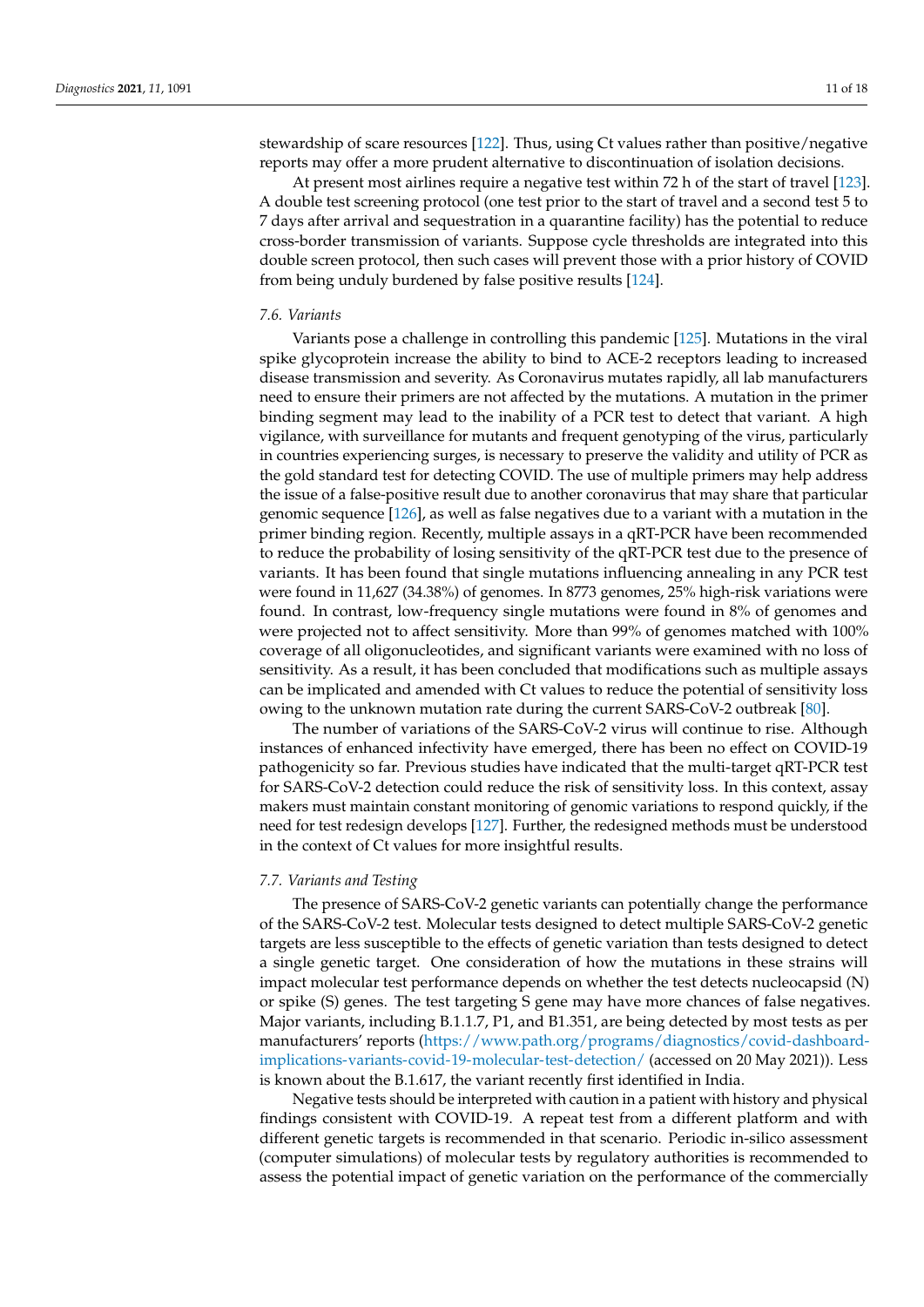available testing. Manufacturers and regulators will need to remain vigilant to ensure they keep up with a constantly changing virus. If variants begin to evade detection, it may have far-reaching consequences, not only for that individual patient but for broader public health.

Furthermore, several variables in specimen collection and processing may influence the Ct value outcome. Besides, the magnitude of the disease was determined by the host immune response, regardless of the number of viruses present. There was no statistically meaningful difference between the Ct values of moderately and extremely ill patients with COVID-19, so the results cannot be considered very significantly [\[92\]](#page-16-2). However, future studies with large sample sizes may decipher the exact relationships of Ct value with viral load and disease severity.

### *7.8. Recovery*

A study by Bullard et al. (*n* = 90), found a significant association between a lower Ct value and the capability of recovering from infection, with an OR value of 0.67 (95%  $CI = 0.58-0.77$  [\[128\]](#page-17-12). Singanayagam et al.  $(n = 324)$  assessed that the likelihood of recovery of the virus with a Ct higher than 35 was only 8%  $(95\%$  CI = 2.8–18%) [\[128](#page-17-12)[,129\]](#page-17-13). A retrospective cohort analysis in New York by Zacharioudakis et al. (*n* = 42) showed that a three-fold increase in Ct value denoted a correlation with a 0.15 improvement in terms of genomic load on Sequential Organ Failure Assessment (SOFA) score [\[129\]](#page-17-13).

## **8. Conclusions and Future Perspectives**

The ideal diagnosis for SARS-CoV-2 infection or COVID19 depends on several factors, such as selecting appropriate and widely available tools and techniques, the most suitable sample form, appropriate sampling techniques, and duration of the infection. In this context, the RT-PCR technique has been exploited widely, and Ct values are considered as the indicators of viral load and may have a role in predicting the disease's prognosis and severity. The sampling technique, sample time, sample site, disease stage at which sample is obtained, and duration from sampling to analysis play a vital role in Ct values. Ct values have a strong association with multiple biomarkers. Lower Ct have been correlated with higher inflammatory biomarkers, lower lymphocyte and T-cell counts, lower serum albumin levels, higher creatinine kinase, and high-sensitivity troponin 1 levels. Ct values were related to disease severity, mortality, infectivity, and even recovery. Exploring current literature data revealed that Ct values might offer healthcare professionals and clinicians potential advantages in making appropriate decisions for COVID-19 patients. In addition, it is also helpful as a guide to controlling COVID-19 infections and making decisions regarding occupational and public health. Despite the availability of large datasets supporting the importance of Ct values in predicting disease severity and viral dynamics, it must be recognized that there is an urgent need to provide significant evidence supporting the fact that Ct values in all patients with COVID-19 infection can help in better understanding the disease's dynamics. Moreover, some clinicians and researchers have recommended using Ct values in predicting viral load, which can be correlated with disease severity and the infectivity potential of the subject found positive for SARS-CoV-2 infection.

In addition, calculating viral load is critical for developing antiviral therapy, immunization, and epidemiological control methods for COVID-19. Furthermore, identifying individuals with high viral loads can help doctors better understand risk variables, including age, comorbidities, the severity of symptoms, and hypoxia, which can help them decide whether or not patients need to be sent to the hospital. Several researchers are now examining viral load in various types of samples and investigating its link with clinical outcomes and viral transmission routes. However, cycle threshold (Ct) values alone are frequently utilized as viral load markers in a growing amount of research, which may not be a trustworthy strategy. Normalization of Ct values affects the interpretation of SARS-CoV-2 viral load from various biological samples. Furthermore, many modifications, such as multiple assays, should be considered to prevent the loss of sensitivity of the RT-PCR test due to the emergence of various mutants of SARS-CoV-2.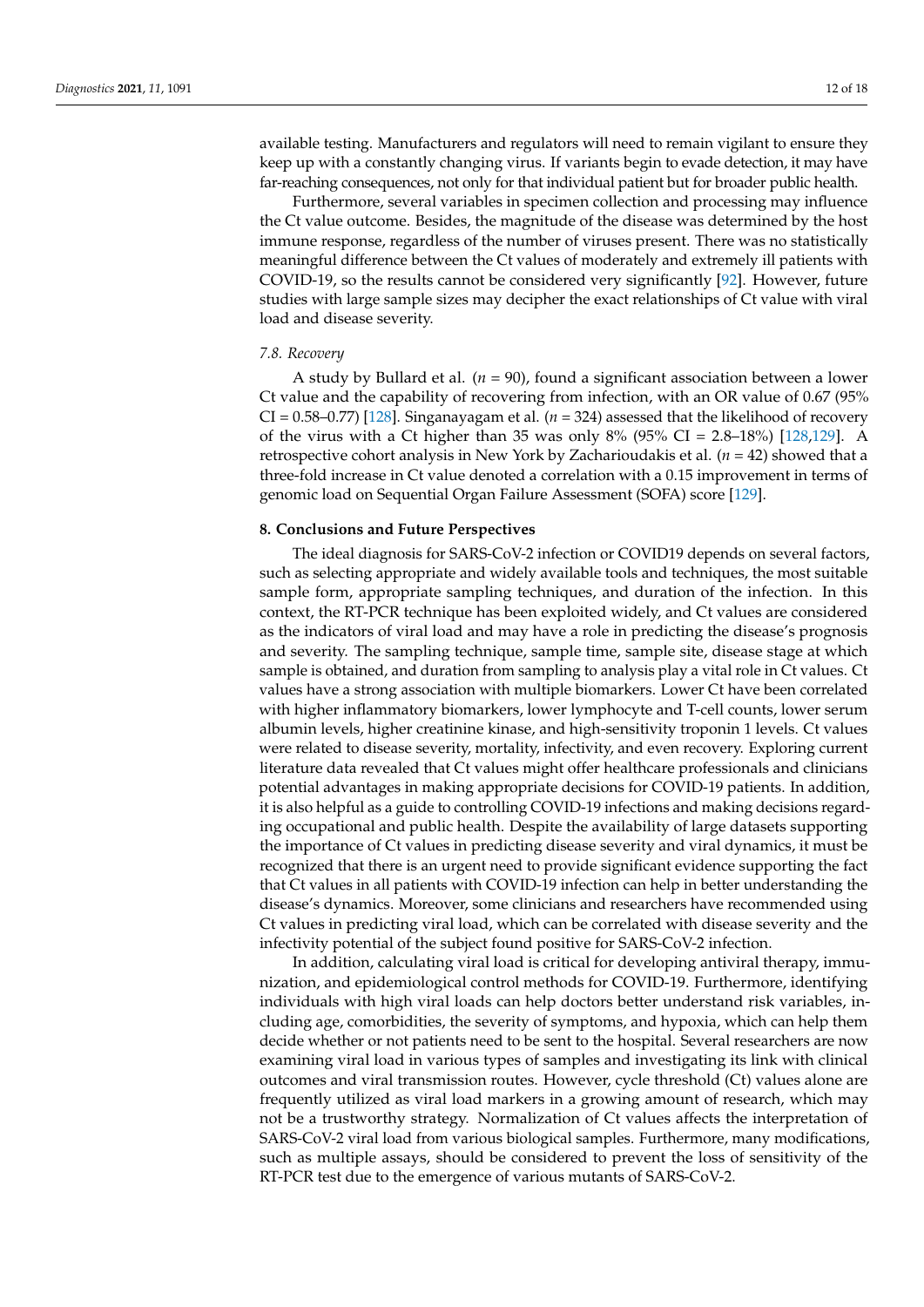In the future, there is an utmost need to develop reliable and efficient methods to estimate viral load, and further studies depicting the relationship between viral loads with viable viruses and disease severity/infectivity are also needed. It should also be considered that decisions about predicting the severity of disease, fatality rate, and viral dynamics should be based on a wide range of clinical parameters such as age, co-morbidities, and biomarkers, namely lymphocyte counts, C-reactive protein level, and D-dimer level, as there are several question marks and knowledge gaps associated with a positive correlation between Ct values and disease severity, which is yet to be explored.

**Author Contributions:** Conceptualization, A.A.R., R.T. (Raghavendra Tirupathi), A.A.S., J.A., and K.D.; investigation and resources, A.A.R., R.T. (Raghavendra Tirupathi), A.A.S., J.A., A.A.M., S.A., M., N.G., T.K., R.A., M.B., M.D., R.T. (Ruchi Tiwari), S.M., T.B.E., and K.D.; writing—original draft preparation A.A.R., R.T. (Raghavendra Tirupathi), A.A.S., J.A., and K.D.; writing—review and editing, A.A.R., R.T. (Raghavendra Tirupathi), A.A.S., J.A., M.D., T.B.E., and K.D.; visualization and supervision, A.A.R., T.B.E., and K.D.; project administration, A.A.R., T.B.E., and K.D.; funding acquisition, A.A.R. All authors have read and agreed to the published version of the manuscript.

**Funding:** This research received no external funding.

**Institutional Review Board Statement:** Not applicable.

**Informed Consent Statement:** Not applicable.

**Data Availability Statement:** Available data are presented in the manuscript.

**Conflicts of Interest:** The authors declare no conflict of interest.

### **References**

- <span id="page-12-0"></span>1. Wishaupt, J.O.; van der Ploeg, T.; Smeets, L.C.; de Groot, R.; Versteegh, F.G.A.; Hartwig, N.G. Pitfalls in interpretation of CT-values of RT-PCR in children with acute respiratory tract infections. *J. Clin. Virol.* **2017**, *90*, 1–6. [\[CrossRef\]](http://doi.org/10.1016/j.jcv.2017.02.010) [\[PubMed\]](http://www.ncbi.nlm.nih.gov/pubmed/28259567)
- <span id="page-12-11"></span>2. Guan, W.; Ni, Z.; Hu, Y.; Liang, W.; Ou, C.; He, J.; Liu, L.; Shan, H.; Lei, C.; Hui, D.S.C.; et al. Clinical Characteristics of Coronavirus Disease 2019 in China. *N. Engl. J. Med.* **2020**, *382*, 1708–1720. [\[CrossRef\]](http://doi.org/10.1056/NEJMoa2002032) [\[PubMed\]](http://www.ncbi.nlm.nih.gov/pubmed/32109013)
- 3. Dhama, K.; Patel, S.K.; Pathak, M.; Yatoo, M.I.; Tiwari, R.; Malik, Y.S.; Singh, R.; Sah, R.; Rabaan, A.A.; Bonilla-Aldana, D.K.; et al. An update on SARS-CoV-2/COVID-19 with particular reference to its clinical pathology, pathogenesis, immunopathology and mitigation strategies. *Travel Med. Infect. Dis.* **2020**, *37*. [\[CrossRef\]](http://doi.org/10.1016/j.tmaid.2020.101755) [\[PubMed\]](http://www.ncbi.nlm.nih.gov/pubmed/32479816)
- 4. Machhi, J.; Herskovitz, J.; Senan, A.M.; Dutta, D.; Nath, B.; Oleynikov, M.D.; Blomberg, W.R.; Meigs, D.D.; Hasan, M.; Patel, M.; et al. The Natural History, Pathobiology, and Clinical Manifestations of SARS-CoV-2 Infections. *J. Neuroimmune Pharmacol.* **2020**, *15*, 359–386. [\[CrossRef\]](http://doi.org/10.1007/s11481-020-09944-5) [\[PubMed\]](http://www.ncbi.nlm.nih.gov/pubmed/32696264)
- <span id="page-12-1"></span>5. Attia, Y.A.; El-Saadony, M.T.; Swelum, A.A.; Qattan, S.Y.A.; Al-qurashi, A.D.; Asiry, K.A.; Shafi, M.E.; Elbestawy, A.R.; Gado, A.R.; Khafaga, A.F.; et al. COVID-19: Pathogenesis, advances in treatment and vaccine development and environmental impact—an updated review. *Environ. Sci. Pollut. Res.* **2021**, *28*, 22241–22264. [\[CrossRef\]](http://doi.org/10.1007/s11356-021-13018-1) [\[PubMed\]](http://www.ncbi.nlm.nih.gov/pubmed/33733422)
- <span id="page-12-2"></span>6. Upadhyay, S.K.; Dan, S.; Girdhar, M.; Rastogi, K. Recent Advancement in SARS-CoV-2 Diagnosis, Treatment, and Vaccine Formulation: A New Paradigm of Nanotechnology in Strategic Combating of COVID-19 Pandemic. *Curr. Pharmacol. Rep.* **2021**, *7*, 1–14. [\[CrossRef\]](http://doi.org/10.1007/s40495-021-00250-z)
- <span id="page-12-3"></span>7. De Mesa Herrera, L.R. Immunoinformatics approach in designing SARS-CoV-2 vaccine from experimentally determined SARS-CoV T-cell epitopes. *J. Appl. Pharm. Sci.* **2021**, *11*, 29–36. [\[CrossRef\]](http://doi.org/10.7324/JAPS.2021.110303)
- <span id="page-12-4"></span>8. Chen, G.; Wu, D.; Guo, W.; Cao, Y.; Huang, D.; Wang, H.; Wang, T.; Zhang, X.; Chen, H.; Yu, H.; et al. Clinical and immunological features of severe and moderate coronavirus disease 2019. *J. Clin. Investig.* **2020**, *130*, 2620–2629. [\[CrossRef\]](http://doi.org/10.1172/JCI137244)
- <span id="page-12-5"></span>9. Qin, C.; Zhou, L.; Hu, Z.; Zhang, S.; Yang, S.; Tao, Y.; Xie, C.; Ma, K.; Shang, K.; Wang, W.; et al. Dysregulation of immune response in patients with coronavirus 2019 (COVID-19) in Wuhan, China. *Clin. Infect. Dis.* **2020**, *71*, 762–768. [\[CrossRef\]](http://doi.org/10.1093/cid/ciaa248) [\[PubMed\]](http://www.ncbi.nlm.nih.gov/pubmed/32161940)
- <span id="page-12-6"></span>10. Lucas, C.; Wong, P.; Klein, J.; Castro, T.B.R.; Silva, J.; Sundaram, M.; Ellingson, M.K.; Mao, T.; Oh, J.E.; Israelow, B.; et al. Longitudinal analyses reveal immunological misfiring in severe COVID-19. *Nature* **2020**, *584*, 463–469. [\[CrossRef\]](http://doi.org/10.1038/s41586-020-2588-y)
- <span id="page-12-7"></span>11. Zhao, Y.; Qin, L.; Zhang, P.; Li, K.; Liang, L.; Sun, J.; Xu, B.; Dai, Y.; Li, X.; Zhang, C.; et al. Longitudinal COVID-19 profiling associates IL-1RA and IL-10 with disease severity and RANTES with mild disease. *JCI Insight* **2020**, *5*. [\[CrossRef\]](http://doi.org/10.1172/jci.insight.139834) [\[PubMed\]](http://www.ncbi.nlm.nih.gov/pubmed/32501293)
- <span id="page-12-8"></span>12. Sun, B.; Feng, Y.; Mo, X.; Zheng, P.; Wang, Q.; Li, P.; Peng, P.; Liu, X.; Chen, Z.; Huang, H.; et al. Kinetics of SARS-CoV-2 specific IgM and IgG responses in COVID-19 patients. *Emerg. Microbes Infect.* **2020**, *9*, 940–948. [\[CrossRef\]](http://doi.org/10.1080/22221751.2020.1762515) [\[PubMed\]](http://www.ncbi.nlm.nih.gov/pubmed/32357808)
- <span id="page-12-9"></span>13. Wang, X.; Guo, X.; Xin, Q.; Pan, Y.; Hu, Y.; Li, J.; Chu, Y.; Feng, Y.; Wang, Q. Neutralizing antibody responses to severe acute respiratory syndrome coronavirus 2 in coronavirus disease 2019 inpatients and convalescent patients. *Clin. Infect. Dis.* **2020**, *71*, 2688–2694. [\[CrossRef\]](http://doi.org/10.1093/cid/ciaa721) [\[PubMed\]](http://www.ncbi.nlm.nih.gov/pubmed/32497196)
- <span id="page-12-10"></span>14. de Alwis, R.; Chen, S.; Gan, E.S.; Ooi, E.E. Impact of immune enhancement on Covid-19 polyclonal hyperimmune globulin therapy and vaccine development. *EBioMedicine* **2020**, *55*, 102768. [\[CrossRef\]](http://doi.org/10.1016/j.ebiom.2020.102768)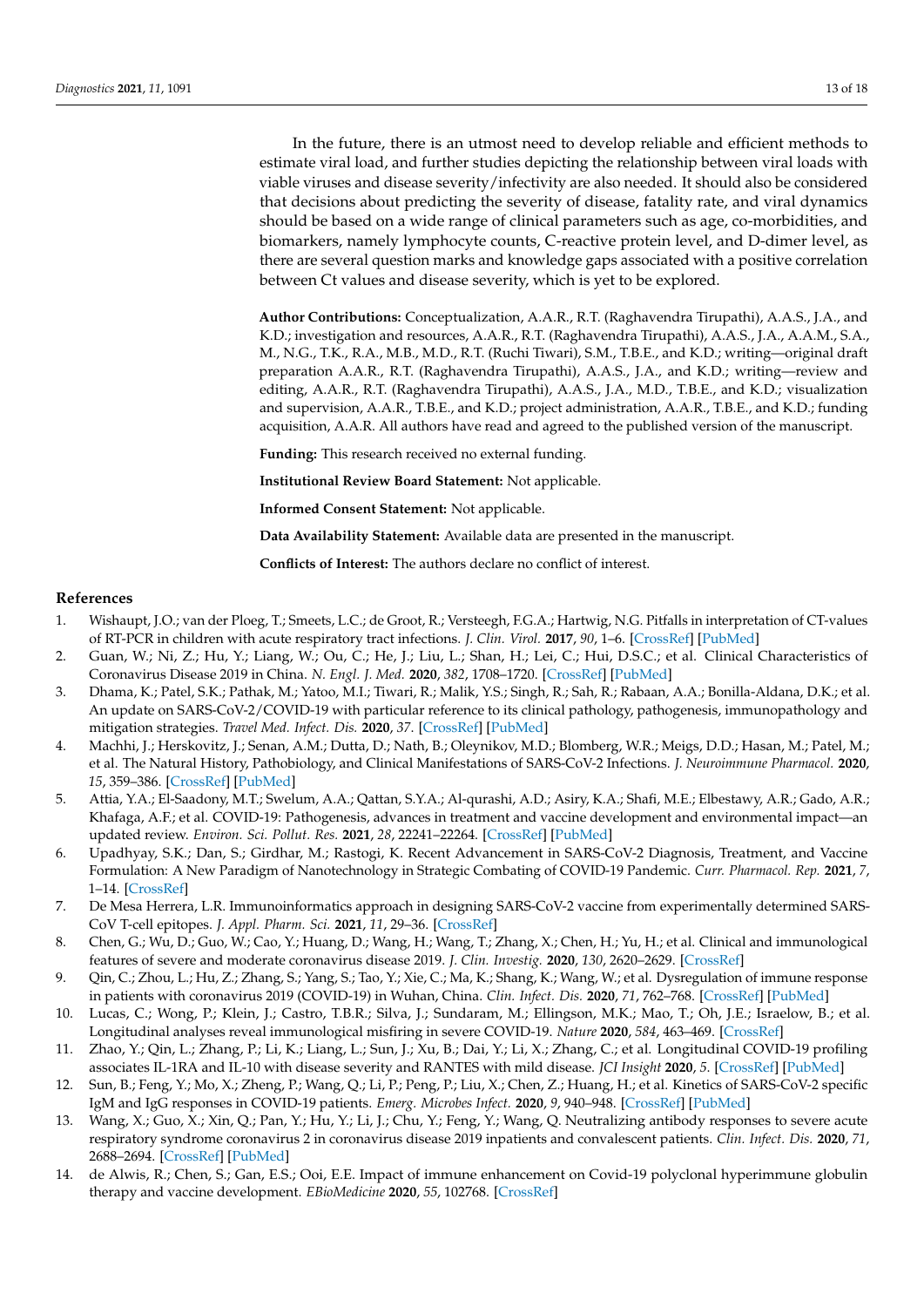- <span id="page-13-0"></span>15. Huybens, E.M.; Bus, M.P.A.; Massaad, R.A.; Wijers, L.; van der Voet, J.A.; Delfos, N.M.; van der Feltz, M.; Heemstra, K.A.; Koch, S.M.P.; De Luca, M.; et al. Correlation of Chest CT and RT-PCR Testing for Coronavirus Disease 2019 (COVID-19) in China: A Report of 1014 Cases. *Radiology* **2020**, *296*, E32–E40.
- <span id="page-13-1"></span>16. Lee, N.; Chan, P.K.S.; Hui, D.S.C.; Rainer, T.H.; Wong, E.; Choi, K.W.; Lui, G.C.Y.; Wong, B.C.K.; Wong, R.Y.K.; Lam, W.Y.; et al. Viral loads and duration of viral shedding in adult patients hospitalized with influenza. *J. Infect. Dis.* **2009**, *200*, 492–500. [\[CrossRef\]](http://doi.org/10.1086/600383)
- <span id="page-13-2"></span>17. Fang, F.C.; Naccache, S.N.; Greninger, A.L. The laboratory diagnosis of coronavirus disease 2019-frequently asked questions. *Clin. Infect. Dis.* **2020**, *71*, 2996–3001. [\[CrossRef\]](http://doi.org/10.1093/cid/ciaa742)
- <span id="page-13-3"></span>18. Hou, Y.J.; Okuda, K.; Edwards, C.E.; Martinez, D.R.; Asakura, T.; Dinnon, K.H.; Kato, T.; Lee, R.E.; Yount, B.L.; Mascenik, T.M.; et al. SARS-CoV-2 Reverse Genetics Reveals a Variable Infection Gradient in the Respiratory Tract. *Cell* **2020**, *182*, 429–446.e14. [\[CrossRef\]](http://doi.org/10.1016/j.cell.2020.05.042) [\[PubMed\]](http://www.ncbi.nlm.nih.gov/pubmed/32526206)
- <span id="page-13-4"></span>19. Pan, Y.; Zhang, D.; Yang, P.; Poon, L.L.M.; Wang, Q. Viral load of SARS-CoV-2 in clinical samples. *Lancet Infect. Dis.* **2020**, *20*, 411–412. [\[CrossRef\]](http://doi.org/10.1016/S1473-3099(20)30113-4)
- <span id="page-13-5"></span>20. Yu, J.; Kang, M.; Song, Y.; Xia, J.; Guo, Q.; Song, T.; He, J.; Yen, H.-L.; Peiris, M.; Wu, J. SARS-CoV-2 Viral Load in Upper Respiratory Specimens of Infected Patients. *N. Engl. J. Med.* **2020**, *382*, 1177–1179.
- <span id="page-13-6"></span>21. van Kampen, J.J.A.; van de Vijver, D.A.M.C.; Fraaij, P.L.A.; Haagmans, B.L.; Lamers, M.M.; Okba, N.; van den Akker, J.P.C.; Endeman, H.; Gommers, D.A.M.P.J.; Cornelissen, J.J.; et al. Shedding of infectious virus in hospitalized patients with coronavirus disease-2019 (COVID-19): Duration and key determinants. *medRxiv* **2020**. [\[CrossRef\]](http://doi.org/10.1101/2020.06.08.20125310)
- 22. Perera, R.A.P.M.; Tso, E.; Tsang, O.T.Y.; Tsang, D.N.C.; Fung, K.; Leung, Y.W.Y.; Chin, A.W.H.; Chu, D.K.W.; Cheng, S.M.S.; Poon, L.L.M.; et al. SARS-CoV-2 virus culture and subgenomic RNA for respiratory specimens from patients with mild Coronavirus disease. *Emerg. Infect. Dis.* **2020**, *26*, 2701–2704. [\[CrossRef\]](http://doi.org/10.3201/eid2611.203219)
- <span id="page-13-7"></span>23. Page, O.T.; Metrics, A.; Articles, R. Severe Acute Respiratory Syndrome Coronavirus 2—Speci c Antibody Responses in Coronavirus Disease 2019 Patients. *Emerg. Infect. Dis.* **2020**, *26*, 1478–1488.
- <span id="page-13-8"></span>24. Young, B.E.; Ong, S.W.X.; Ng, L.F.P.; Anderson, D.E.; Chia, W.N.; Chia, P.Y.; Ang, L.W.; Mak, T.-M.; Kalimuddin, S.; Chai, L.Y.A.; et al. Viral Dynamics and Immune Correlates of Coronavirus Disease 2019 (COVID-19) Severity. *Clin. Infect. Dis.* **2020**. [\[CrossRef\]](http://doi.org/10.1093/cid/ciaa1280) [\[PubMed\]](http://www.ncbi.nlm.nih.gov/pubmed/32856707)
- <span id="page-13-9"></span>25. He, X.; Lau, E.H.Y.; Wu, P.; Deng, X.; Wang, J.; Hao, X.; Lau, Y.C.; Wong, J.Y.; Guan, Y.; Tan, X.; et al. Temporal dynamics in viral shedding and transmissibility of COVID-19. *Nat. Med.* **2020**, *26*, 672–675. [\[CrossRef\]](http://doi.org/10.1038/s41591-020-0869-5) [\[PubMed\]](http://www.ncbi.nlm.nih.gov/pubmed/32296168)
- <span id="page-13-10"></span>26. Cheng, V.C.C.; Hung, I.F.N.; Tang, B.S.F.; Chu, C.M.; Wong, M.M.L.; Chan, K.H.; Wu, A.K.L.; Tse, D.M.W.; Chan, K.S.; Zheng, B.J.; et al. Viral Replication in the Nasopharynx Is Associated with Diarrhea in Patients with Severe Acute Respiratory Syndrome. *Clin. Infect. Dis.* **2004**, *38*, 467–475. [\[CrossRef\]](http://doi.org/10.1086/382681) [\[PubMed\]](http://www.ncbi.nlm.nih.gov/pubmed/14765337)
- <span id="page-13-11"></span>27. Chu, C.M.; Poon, L.L.M.; Cheng, V.C.C.; Chan, K.S.; Hung, I.F.N.; Wong, M.M.L.; Chan, K.H.; Leung, W.S.; Tang, B.S.F.; Chan, V.L.; et al. Initial viral load and the outcomes of SARS. *Cmaj* **2004**, *171*, 1349–1352. [\[CrossRef\]](http://doi.org/10.1503/cmaj.1040398) [\[PubMed\]](http://www.ncbi.nlm.nih.gov/pubmed/15557587)
- <span id="page-13-12"></span>28. Rao, S.N.; Manissero, D.; Steele, V.R.; Pareja, J. A Narrative Systematic Review of the Clinical Utility of Cycle Threshold Values in the Context of COVID-19. *Infect. Dis. Ther.* **2020**, *9*, 573–586. [\[CrossRef\]](http://doi.org/10.1007/s40121-020-00324-3)
- <span id="page-13-13"></span>29. Dramé, M.; Tabue Teguo, M.; Proye, E.; Hequet, F.; Hentzien, M.; Kanagaratnam, L.; Godaert, L. Should RT-PCR be considered a gold standard in the diagnosis of COVID-19? *J. Med. Virol.* **2020**, *92*, 2312–2313. [\[CrossRef\]](http://doi.org/10.1002/jmv.25996) [\[PubMed\]](http://www.ncbi.nlm.nih.gov/pubmed/32383182)
- <span id="page-13-14"></span>30. Hernández-Huerta, M.T.; Pérez-Campos Mayoral, L.; Sánchez Navarro, L.M.; Mayoral-Andrade, G.; Pérez-Campos Mayoral, E.; Zenteno, E.; Pérez-Campos, E. Should RT-PCR be considered a gold standard in the diagnosis of COVID-19? *J. Med. Virol.* **2021**, *93*, 137–138. [\[CrossRef\]](http://doi.org/10.1002/jmv.26228)
- <span id="page-13-15"></span>31. Romero-Alvarez, D.; Garzon-Chavez, D.; Espinosa, F.; Ligña, E.; Teran, E.; Mora, F.; Espin, E.; Albán, C.; Galarza, J.M.; Reyes, J. Cycle threshold values in the context of multiple rt-pcr testing for sars-cov-2. *Risk Manag. Healthc. Policy* **2021**, *14*, 1311–1317. [\[CrossRef\]](http://doi.org/10.2147/RMHP.S282962)
- <span id="page-13-16"></span>32. Song, K.H.; Kim, D.M.; Lee, H.; Ham, S.Y.; Oh, S.M.; Jeong, H.; Jung, J.; Kang, C.K.; Park, J.Y.; Kang, Y.M.; et al. Dynamics of viral load and anti-SARS-CoV-2 antibodies in patients with positive RT-PCR results after recovery from COVID-19. *Korean J. Intern. Med.* **2021**, *36*, 11–14. [\[CrossRef\]](http://doi.org/10.3904/kjim.2020.325)
- <span id="page-13-17"></span>33. Public Health England. *Understanding Cycle Threshold (Ct) in SARS-CoV-2 RT-PCR a Guide for Health Protection Teams*; PHE Publishers: Birmingham, UK, 2020; pp. 1–12.
- <span id="page-13-18"></span>34. Kashyap, B.; Goyal, N.; Prakash, A. COVID diagnostics: Do we have sufficient armamentarium for the present and the unforeseen? *Indian J. Med. Spec.* **2020**, *11*, 117. [\[CrossRef\]](http://doi.org/10.4103/INJMS.INJMS_92_20)
- <span id="page-13-19"></span>35. Sarkar, B.; Sinha, R.; Sarkar, K. Initial viral load of a COVID-19-infected case indicated by its cycle threshold value of polymerase chain reaction could be used as a predictor of its transmissibility-An experience from Gujarat, India. *Indian J. Community Med.* **2020**, *45*, 278–282. [\[CrossRef\]](http://doi.org/10.4103/ijcm.IJCM_593_20) [\[PubMed\]](http://www.ncbi.nlm.nih.gov/pubmed/33354001)
- <span id="page-13-20"></span>36. Tom, M.R.; Mina, M.J. To Interpret the SARS-CoV-2 Test, Consider the Cycle Threshold Value. *Clin. Infect. Dis.* **2020**, *71*, 2252–2254. [\[CrossRef\]](http://doi.org/10.1093/cid/ciaa619) [\[PubMed\]](http://www.ncbi.nlm.nih.gov/pubmed/32435816)
- <span id="page-13-21"></span>37. Huang, J.T.; Ran, R.X.; Lv, Z.H.; Feng, L.N.; Ran, C.Y.; Tong, Y.Q.; Li, D.; Su, H.W.; Zhu, C.L.; Qiu, S.L.; et al. Chronological Changes of Viral Shedding in Adult Inpatients with COVID-19 in Wuhan, China. *Clin. Infect. Dis.* **2020**, *71*, 2158–2166. [\[CrossRef\]](http://doi.org/10.1093/cid/ciaa631)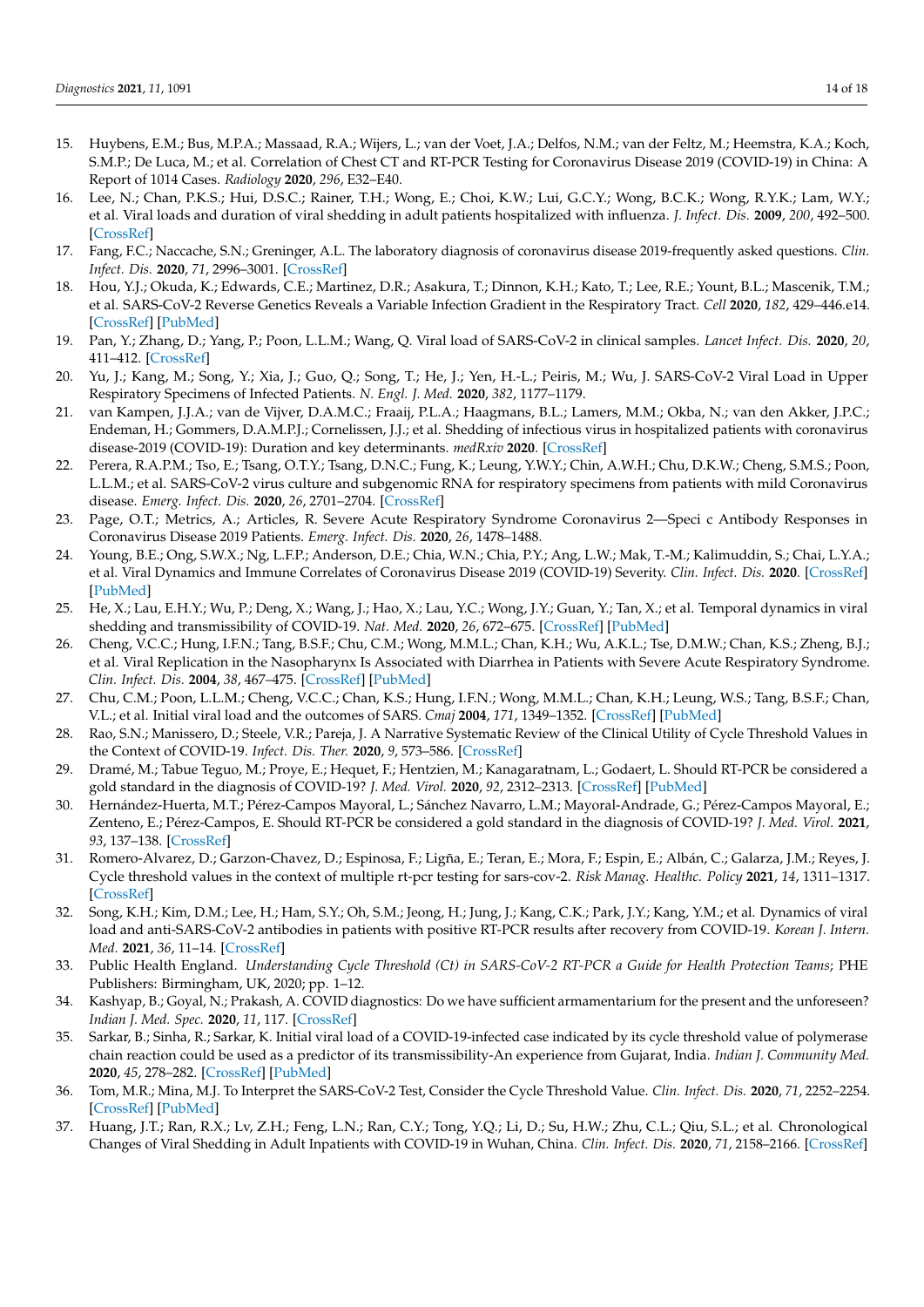- <span id="page-14-0"></span>38. Feikin, D.R.; Alraddadi, B.; Qutub, M.; Shabouni, O.; Curns, A.; Oboho, I.K.; Tomczyk, S.M.; Wolff, B.; Watson, J.T.; Madani, T.A. Association of higher MERS-CoV virus load with severe disease and death, Saudi Arabia, 2014. *Emerg. Infect. Dis.* **2015**, *21*, 2029–2035. [\[CrossRef\]](http://doi.org/10.3201/eid2111.150764) [\[PubMed\]](http://www.ncbi.nlm.nih.gov/pubmed/26488195)
- <span id="page-14-1"></span>39. Skok, K.; Stelzl, E.; Trauner, M.; Kessler, H.H.; Lax, S.F. Post-mortem viral dynamics and tropism in COVID-19 patients in correlation with organ damage. *Virchows Arch.* **2021**, *478*, 343–353. [\[CrossRef\]](http://doi.org/10.1007/s00428-020-02903-8) [\[PubMed\]](http://www.ncbi.nlm.nih.gov/pubmed/32815036)
- <span id="page-14-2"></span>40. La Scola, B.; Le Bideau, M.; Andreani, J.; Hoang, V.T.; Grimaldier, C.; Colson, P.; Gautret, P.; Raoult, D. Viral RNA load as determined by cell culture as a management tool for discharge of SARS-CoV-2 patients from infectious disease wards. *Eur. J. Clin. Microbiol. Infect. Dis.* **2020**, *39*, 1059–1061. [\[CrossRef\]](http://doi.org/10.1007/s10096-020-03913-9) [\[PubMed\]](http://www.ncbi.nlm.nih.gov/pubmed/32342252)
- <span id="page-14-3"></span>41. Abdulrahman, A.; Mallah, S.I.; Alawadhi, A.; Perna, S.; Janahi, E.M.; AlQahtani, M.M. Association between RT-PCR Ct values and COVID-19 new daily cases: A multicenter cross-sectional study. *medRxiv* **2020**. [\[CrossRef\]](http://doi.org/10.1101/2020.12.07.20245233)
- <span id="page-14-4"></span>42. Karahasan Yagci, A.; Sarinoglu, R.C.; Bilgin, H.; Yanılmaz, Ö.; Sayın, E.; Deniz, G.; Guncu, M.M.; Doyuk, Z.; Barıs, C.; Kuzan, B.N.; et al. Relationship of the cycle threshold values of SARS-CoV-2 polymerase chain reaction and total severity score of computerized tomography in patients with COVID 19. *Int. J. Infect. Dis.* **2020**, *101*, 160–166. [\[CrossRef\]](http://doi.org/10.1016/j.ijid.2020.09.1449)
- <span id="page-14-5"></span>43. Arnold, P.R.; Lord, N.P.; Smith, A.N.; Bybee, S.M. The Effects of Non-Ideal Temperature Regimes on RNA Quality from Samples Stored in RNAlater-like Buffer: An Attempt to Replicate Field Conditions. *J. Anal. Mol. Tech.* **2016**, *2*. [\[CrossRef\]](http://doi.org/10.13188/2474-1914.1000006)
- <span id="page-14-6"></span>44. Ghoshal, U.; Vasanth, S.; Tejan, N. A guide to laboratory diagnosis of Corona Virus Disease-19 for the gastroenterologists. *Indian J. Gastroenterol.* **2020**, *39*, 236–242. [\[CrossRef\]](http://doi.org/10.1007/s12664-020-01082-3)
- <span id="page-14-7"></span>45. Halperin, D.T. Prevalence of Asymptomatic SARS-CoV-2 Infection. *Ann. Intern. Med.* **2021**, *174*, 283. [\[CrossRef\]](http://doi.org/10.7326/L20-1282) [\[PubMed\]](http://www.ncbi.nlm.nih.gov/pubmed/33587876)
- <span id="page-14-8"></span>46. Kishimoto, K.; Kobayashi, R.; Hori, D.; Sano, H.; Suzuki, D.; Kobayashi, K. Febuxostat as a prophylaxis for tumor lysis syndrome in children with hematological malignancies. *Anticancer Res.* **2017**, *37*, 5845–5849. [\[CrossRef\]](http://doi.org/10.21873/anticanres.12028) [\[PubMed\]](http://www.ncbi.nlm.nih.gov/pubmed/28982910)
- <span id="page-14-9"></span>47. Esteve, C.; Catherine, F.X.; Chavanet, P.; Blot, M.; Piroth, L. How should a positive PCR test result for COVID-19 in an asymptomatic individual be interpreted and managed? *Med. Mal. Infect.* **2020**, *50*, 633–638. [\[CrossRef\]](http://doi.org/10.1016/j.medmal.2020.09.014)
- <span id="page-14-10"></span>48. Yongchen, Z.; Shen, H.; Wang, X.; Shi, X.; Li, Y.; Yan, J.; Chen, Y.; Gu, B. Different longitudinal patterns of nucleic acid and serology testing results based on disease severity of COVID-19 patients. *Emerg. Microbes Infect.* **2020**, *9*, 833–836. [\[CrossRef\]](http://doi.org/10.1080/22221751.2020.1756699)
- <span id="page-14-11"></span>49. Vandenberg, O.; Martiny, D.; Rochas, O.; van Belkum, A.; Kozlakidis, Z. Considerations for diagnostic COVID-19 tests. *Nat. Rev. Microbiol.* **2021**, *19*, 171–183. [\[CrossRef\]](http://doi.org/10.1038/s41579-020-00461-z) [\[PubMed\]](http://www.ncbi.nlm.nih.gov/pubmed/33057203)
- <span id="page-14-12"></span>50. Long, Q.X.; Tang, X.J.; Shi, Q.L.; Li, Q.; Deng, H.J.; Yuan, J.; Hu, J.-L.; Xu, W.; Zhang, Y.; Lv, F.-J.; et al. Clinical and immunological assessment of asymptomatic SARS-CoV-2 infections. *Nat. Med.* **2020**, *26*, 1200–1204. [\[CrossRef\]](http://doi.org/10.1038/s41591-020-0965-6)
- <span id="page-14-13"></span>51. Kimball, A.; Hatfield, K.M.; Arons, M.; James, A.; Taylor, J.; Spicer, K.; Bardossy, A.C.; Oakley, L.P.; Tanwar, S.; Chisty, Z.; et al. Asymptomatic and Presymptomatic SARS-CoV-2 Infections in Residents of a Long-Term Care Skilled Nursing Facility—King County, Washington, March 2020. *Morb. Mortal. Wkly. Rep.* **2020**, *69*, 377–381. [\[CrossRef\]](http://doi.org/10.15585/mmwr.mm6913e1)
- <span id="page-14-15"></span><span id="page-14-14"></span>52. Asai, T. COVID-19: Accurate interpretation of diagnostic tests—A statistical point of view. *J. Anesth.* **2021**, *35*, 328–332. [\[CrossRef\]](http://doi.org/10.1007/s00540-020-02875-8) 53. Abo-Youssef, A.M.; Afify, H.; Azouz, A.A.; Abdel-Rahman, H.M.; Abdel-Naim, A.B.; Allam, S. Febuxostat attenuates testosteroneinduced benign prostatic hyperplasia in rats via inhibiting JAK/STAT axis. *Life Sci.* **2020**, *260*, 118414. [\[CrossRef\]](http://doi.org/10.1016/j.lfs.2020.118414) [\[PubMed\]](http://www.ncbi.nlm.nih.gov/pubmed/32926929)
- <span id="page-14-16"></span>54. Nakatsu, Y.; Seno, Y.; Kushiyama, A.; Sakoda, H.; Fujishiro, M.; Katasako, A.; Mori, K.; Matsunaga, Y.; Fukushima, T.; Kanaoka, R.; et al. The xanthine oxidase inhibitor febuxostat suppresses development of nonalcoholic steatohepatitis in a rodent model. *Am. J. Physiol. Gastrointest. Liver Physiol.* **2015**, *309*, G42–G51. [\[CrossRef\]](http://doi.org/10.1152/ajpgi.00443.2014)
- <span id="page-14-17"></span>55. Watson, J.; Whiting, P.F.; Brush, J.E. Interpreting a covid-19 test result. *BMJ* **2020**, *369*. [\[CrossRef\]](http://doi.org/10.1136/bmj.m1808)
- <span id="page-14-18"></span>56. Pan, Y.; Long, L.; Zhang, D.; Yuan, T.; Cui, S.; Yang, P.; Wang, Q.; Ren, S. Potential False-Negative Nucleic Acid Testing Results for Severe Acute Respiratory Syndrome Coronavirus 2 from Thermal Inactivation of Samples with Low Viral Loads. *Clin. Chem.* **2020**, *66*, 794–801. [\[CrossRef\]](http://doi.org/10.1093/clinchem/hvaa091) [\[PubMed\]](http://www.ncbi.nlm.nih.gov/pubmed/32246822)
- <span id="page-14-19"></span>57. Dahdouh, E.; Lázaro-Perona, F.; Romero-Gómez, M.P.; Mingorance, J.; García-Rodriguez, J. Ct values from SARS-CoV-2 diagnostic PCR assays should not be used as direct estimates of viral load. *J. Infect.* **2021**, *82*, 414–451. [\[CrossRef\]](http://doi.org/10.1016/j.jinf.2020.10.017)
- <span id="page-14-20"></span>58. Lieberman, J.A.; Pepper, G.; Naccache, S.N.; Huang, M.L.; Jerome, K.R.; Greninger, A.L. Comparison of commercially available and laboratory-developed assays for in vitro detection of sars-cov-2 in clinical laboratories. *J. Clin. Microbiol.* **2020**, *58*. [\[CrossRef\]](http://doi.org/10.1128/JCM.00821-20)
- <span id="page-14-21"></span>59. Loeffelholz, M.J.; Alland, D.; Butler-Wu, S.M.; Pandey, U.; Perno, C.F.; Nava, A.; Carroll, K.C.; Mostafa, H.; Davies, E.; McEwan, A.; et al. Multicenter evaluation of the cepheid xpert xpress sars-cov-2 test. *J. Clin. Microbiol.* **2020**, *58*. [\[CrossRef\]](http://doi.org/10.1128/JCM.00926-20) [\[PubMed\]](http://www.ncbi.nlm.nih.gov/pubmed/32366669)
- <span id="page-14-22"></span>60. Yang, Y.; Yang, M.; Yuan, J.; Wang, F.; Wang, Z.; Li, J.; Zhang, M.; Xing, L.; Wei, J.; Peng, L.; et al. Laboratory Diagnosis and Monitoring the Viral Shedding of SARS-CoV-2 Infection. *Innovation* **2020**, *1*. [\[CrossRef\]](http://doi.org/10.1016/j.xinn.2020.100061)
- <span id="page-14-23"></span>61. Wenling, W.; Yanli, X.; Ruqin, G.; Roujian, L.; Han, K.; Guizhen, W.; Tan, W. Detection of SARS-CoV-2 in Different Types of Clinical Specimens. *J. Am. Med. Assoc.* **2020**, *323*, 1843–1844.
- <span id="page-14-24"></span>62. Huang, Y.; Chen, S.; Yang, Z.; Guan, W.; Liu, D.; Lin, Z.; Zhang, Y.; Xu, Z.; Liu, X.; Li, Y. SARS-CoV-2 viral load in clinical samples from critically ill patients. *Am. J. Respir. Crit. Care Med.* **2020**, *201*, 1435–1438. [\[CrossRef\]](http://doi.org/10.1164/rccm.202003-0572LE)
- <span id="page-14-25"></span>63. Kim, J.Y.; Ko, J.H.; Kim, Y.; Kim, Y.J.; Kim, J.M.; Chung, Y.S.; Kim, H.M.; Han, M.G.; Kim, S.Y.; Chin, B.S. Viral load kinetics of SARS-CoV-2 infection in first two patients in Korea. *J. Korean Med. Sci.* **2020**, *35*. [\[CrossRef\]](http://doi.org/10.3346/jkms.2020.35.e86) [\[PubMed\]](http://www.ncbi.nlm.nih.gov/pubmed/32080991)
- <span id="page-14-26"></span>64. Aquino-Jarquin, G. The Raw Cycle Threshold Values From Reverse-transcription Polymerase Chain Reaction Detection Are Not Viral Load Quantitation Units. *Clin. Infect. Dis.* **2021**, *72*, 1489–1490. [\[CrossRef\]](http://doi.org/10.1093/cid/ciaa830) [\[PubMed\]](http://www.ncbi.nlm.nih.gov/pubmed/32562539)
- <span id="page-14-27"></span>65. Chen, Y.; Chen, L.; Deng, Q.; Zhang, G.; Wu, K.; Ni, L.; Yang, Y.; Liu, B.; Wang, W.; Wei, C.; et al. The presence of SARS-CoV-2 RNA in the feces of COVID-19 patients. *J. Med. Virol.* **2020**, *92*, 833–840. [\[CrossRef\]](http://doi.org/10.1002/jmv.25825) [\[PubMed\]](http://www.ncbi.nlm.nih.gov/pubmed/32243607)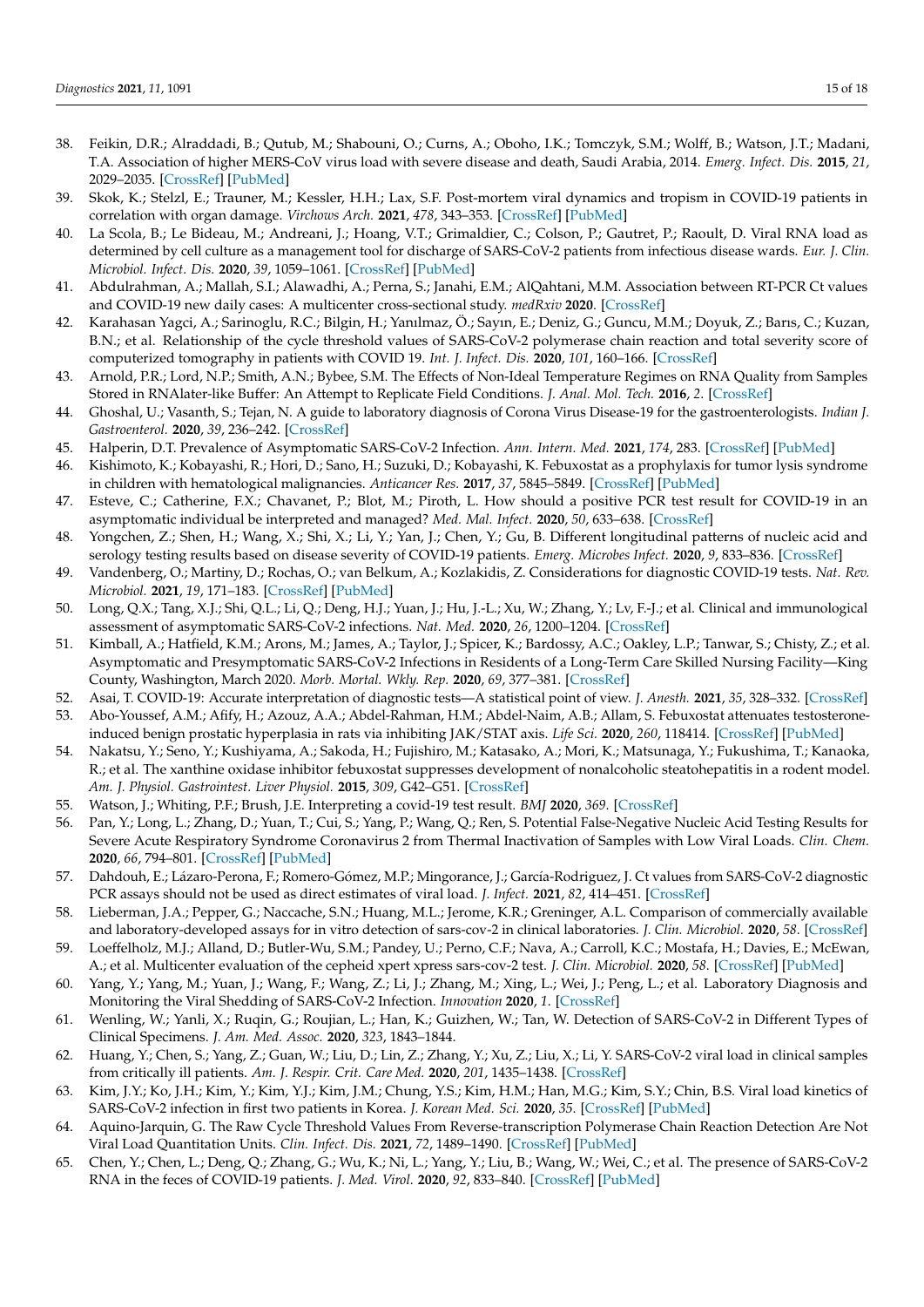- <span id="page-15-0"></span>66. To, K.K.W.; Tsang, O.T.Y.; Yip, C.C.Y.; Chan, K.H.; Wu, T.C.; Chan, J.M.C.; Leung, W.S.; Chik, T.S.H.; Choi, C.Y.C.; Kandamby, D.H.; et al. Consistent detection of 2019 novel coronavirus in saliva. *Clin. Infect. Dis.* **2020**, *71*, 841–843. [\[CrossRef\]](http://doi.org/10.1093/cid/ciaa149) [\[PubMed\]](http://www.ncbi.nlm.nih.gov/pubmed/32047895)
- <span id="page-15-1"></span>67. Zhang, G.; Zhang, J.; Wang, B.; Zhu, X.; Wang, Q.; Qiu, S. Analysis of clinical characteristics and laboratory findings of 95 cases of 2019 novel coronavirus pneumonia in Wuhan, China: A retrospective analysis. *Respir. Res.* **2020**, *21*. [\[CrossRef\]](http://doi.org/10.1186/s12931-020-01338-8) [\[PubMed\]](http://www.ncbi.nlm.nih.gov/pubmed/32216803)
- <span id="page-15-2"></span>68. To, K.K.W.; Tsang, O.T.Y.; Leung, W.S.; Tam, A.R.; Wu, T.C.; Lung, D.C.; Yip, C.C.Y.; Cai, J.P.; Chan, J.M.C.; Chik, T.S.H.; et al. Temporal profiles of viral load in posterior oropharyngeal saliva samples and serum antibody responses during infection by SARS-CoV-2: An observational cohort study. *Lancet Infect. Dis.* **2020**, *20*, 565–574. [\[CrossRef\]](http://doi.org/10.1016/S1473-3099(20)30196-1)
- <span id="page-15-3"></span>69. Liu, W.D.; Chang, S.Y.; Wang, J.T.; Tsai, M.J.; Hung, C.C.; Hsu, C.L.; Chang, S.C. Prolonged virus shedding even after seroconversion in a patient with COVID-19. *J. Infect.* **2020**, *81*, 318–356. [\[CrossRef\]](http://doi.org/10.1016/j.jinf.2020.03.063)
- <span id="page-15-4"></span>70. Tirupathi, R.; Renu Ramparas, T.; Wadhwa, G.; Areti, S.; Kaur, J.; Salim, S.; Rabaan, A.A.; Al-Tawfiq, J.A. Viral dynamics in the upper respiratory tract (Urt) of sars-cov-2. *Infez. Med.* **2020**, *28*, 486–499.
- <span id="page-15-5"></span>71. Choudhuri, J.; Carter, J.; Nelson, R.; Skalina, K.; Osterbur-Badhey, M.; Johnson, A.; Goldstein, Y.; Paroder, M.; Szymanski, J. SARS-CoV-2 PCR cycle threshold at hospital admission associated with Patient Mortality. *medRxiv* **2020**. [\[CrossRef\]](http://doi.org/10.1101/2020.09.16.20195941)
- <span id="page-15-6"></span>72. Han, M.S.; Byun, J.H.; Cho, Y.; Rim, J.H. RT-PCR for SARS-CoV-2: Quantitative versus qualitative. *Lancet Infect. Dis.* **2021**, *21*, 165. [\[CrossRef\]](http://doi.org/10.1016/S1473-3099(20)30424-2)
- <span id="page-15-7"></span>73. Public Health Ontario. *An Overview of Cycle Threshold Values and Their Role in SARS-CoV-2 Real-Time PCR Test Interpretation*; Queen's Printer for Ontario: Toronto, ON, Canada, 2020; pp. 1–14.
- <span id="page-15-8"></span>74. Bullard, J.; Dust, K.; Funk, D.; Strong, J.E.; Alexander, D.; Garnett, L.; Boodman, C.; Bello, A.; Hedley, A.; Schiffman, Z.; et al. Predicting Infectious Severe Acute Respiratory Syndrome Coronavirus 2 From Diagnostic Samples. *Clin. Infect. Dis.* **2020**, *71*, 2663–2666. [\[CrossRef\]](http://doi.org/10.1093/cid/ciaa638)
- <span id="page-15-9"></span>75. Arevalo-Rodriguez, I.; Buitrago-Garcia, D.; Simancas-Racines, D.; Zambrano-Achig, P.; Del Campo, R.; Ciapponi, A.; Sued, O.; Martinez-García, L.; Rutjes, A.W.; Low, N.; et al. False-negative results of initial RT-PCR assays for COVID-19: A systematic review. *PLoS ONE* **2020**, *15*, e0242958. [\[CrossRef\]](http://doi.org/10.1371/journal.pone.0242958) [\[PubMed\]](http://www.ncbi.nlm.nih.gov/pubmed/33301459)
- <span id="page-15-10"></span>76. Fajnzylber, J.; Regan, J.; Coxen, K.; Corry, H.; Wong, C.; Rosenthal, A.; Worrall, D.; Giguel, F.; Piechocka-Trocha, A.; Atyeo, C.; et al. SARS-CoV-2 viral load is associated with increased disease severity and mortality. *Nat. Commun.* **2020**, *11*, 5493. [\[CrossRef\]](http://doi.org/10.1038/s41467-020-19057-5) [\[PubMed\]](http://www.ncbi.nlm.nih.gov/pubmed/33127906)
- <span id="page-15-11"></span>77. Magleby, R.; Westblade, L.F.; Trzebucki, A.; Simon, M.S.; Rajan, M.; Park, J.; Goyal, P.; Safford, M.M.; Satlin, M.J. Impact of SARS-CoV-2 Viral Load on Risk of Intubation and mortality Among Hospitalized Patients with Coronavirus Disease 2019. *Clin. Infect. Dis.* **2020**. [\[CrossRef\]](http://doi.org/10.1093/cid/ciaa851)
- <span id="page-15-12"></span>78. Cascella, M.; Rajnik, M.; Cuomo, A.; Dulebohn, S.C.; Di Napoli, R. Features, Evaluation, and Treatment of Coronavirus. *StatPearls* **2020**, *9*, 1–17.
- <span id="page-15-13"></span>79. Nag, P.; Sadani, K.; Mukherji, S.; Seo, G.; Lee, G.; Kim, M.J.; Baek, S.H.; Choi, M.; Ku, K.B.; Lee, C.S.; et al. Diagnosing COVID-19: The Disease and Tools for Detection. *ACS Nano* **2020**, *14*, 5135–5142.
- <span id="page-15-14"></span>80. Peñarrubia, L.; Ruiz, M.; Porco, R.; Rao, S.N.; Juanola-Falgarona, M.; Manissero, D.; López-Fontanals, M.; Pareja, J. Multiple assays in a real-time RT-PCR SARS-CoV-2 panel can mitigate the risk of loss of sensitivity by new genomic variants during the COVID-19 outbreak. *Int. J. Infect. Dis.* **2020**, *97*, 225–229. [\[CrossRef\]](http://doi.org/10.1016/j.ijid.2020.06.027)
- <span id="page-15-15"></span>81. Public Health England. *SARS-CoV-2 Variants of Concern and Variants under Investigation in England: Technical Briefing 12*; Wellington House: London, UK, 2021; pp. 1–54.
- <span id="page-15-16"></span>82. Available online: [https://www.ecdc.europa.eu/en/publications-data/covid-19-risk-assessment-variants-vaccine-fourteenth](https://www.ecdc.europa.eu/en/publications-data/covid-19-risk-assessment-variants-vaccine-fourteenth-update-february-2021)[update-february-2021](https://www.ecdc.europa.eu/en/publications-data/covid-19-risk-assessment-variants-vaccine-fourteenth-update-february-2021) (accessed on 28 February 2021).
- <span id="page-15-17"></span>83. Nguyen, N.N.T.; McCarthy, C.; Lantigua, D.; Camci-Unal, G. Development of Diagnostic Tests for Detection of SARS-CoV-2. *Diagnostics* **2020**, *10*, 905. [\[CrossRef\]](http://doi.org/10.3390/diagnostics10110905)
- <span id="page-15-18"></span>84. Primer and Probe Design to Detect SARS-CoV-2 Variants. Kilobaser—Your Personal DNA Printer. 2021. Available online: <https://kilobaser.com/primer-design-to-detect-sars-cov-2-variants/> (accessed on 26 May 2021).
- <span id="page-15-19"></span>85. Korber, B.; Fischer, W.M.; Gnanakaran, S.; Yoon, H.; Theiler, J.; Abfalterer, W.; Hengartner, N.; Giorgi, E.E.; Bhattacharya, T.; Foley, B.; et al. Tracking Changes in SARS-CoV-2 Spike: Evidence that D614G Increases Infectivity of the COVID-19 Virus. *Cell* **2020**, *182*, 812–827.e19. [\[CrossRef\]](http://doi.org/10.1016/j.cell.2020.06.043)
- <span id="page-15-20"></span>86. Faíco-Filho, K.S.; Passarelli, V.C.; Bellei, N. Is higher viral load in SARS-CoV-2 associated with death? *Am. J. Trop. Med. Hyg.* **2020**, *103*, 2019–2021. [\[CrossRef\]](http://doi.org/10.4269/ajtmh.20-0954) [\[PubMed\]](http://www.ncbi.nlm.nih.gov/pubmed/32996443)
- <span id="page-15-21"></span>87. Cereda, D.; Tirani, M.; Rovida, F.; Demicheli, V.; Ajelli, M.; Poletti, P.; Trentini, F.; Guzzetta, G.; Marziano, V.; Barone, A.; et al. The early phase of the COVID-19 outbreak in Lombardy, Italy. *arXiv* **2020**, arXiv:2003.09320.
- <span id="page-15-22"></span>88. Miller, E.H.; Zucker, J.; Castor, D.; Annavajhala, M.K.; Sepulveda, J.L.; Green, D.A.; Whittier, S.; Scherer, M.; Medrano, N.; Sobieszczyk, M.E.; et al. Pretest Symptom Duration and Cycle Threshold Values for Severe Acute Respiratory Syndrome Coronavirus 2 Reverse-Transcription Polymerase Chain Reaction Predict Coronavirus Disease 2019 Mortality. *Open Forum Infect. Dis.* **2021**, *8*. [\[CrossRef\]](http://doi.org/10.1093/ofid/ofab003) [\[PubMed\]](http://www.ncbi.nlm.nih.gov/pubmed/33604401)
- <span id="page-15-23"></span>89. Silva Júnior, J.V.J.; Merchioratto, I.; de Oliveira, P.S.B.; Rocha Lopes, T.R.; Brites, P.C.; de Oliveira, E.M.; Weiblen, R.; Flores, E.F. End-point RT-PCR: A potential alternative for diagnosing coronavirus disease 2019 (COVID-19). *J. Virol. Methods* **2021**, *288*. [\[CrossRef\]](http://doi.org/10.1016/j.jviromet.2020.114007) [\[PubMed\]](http://www.ncbi.nlm.nih.gov/pubmed/33130151)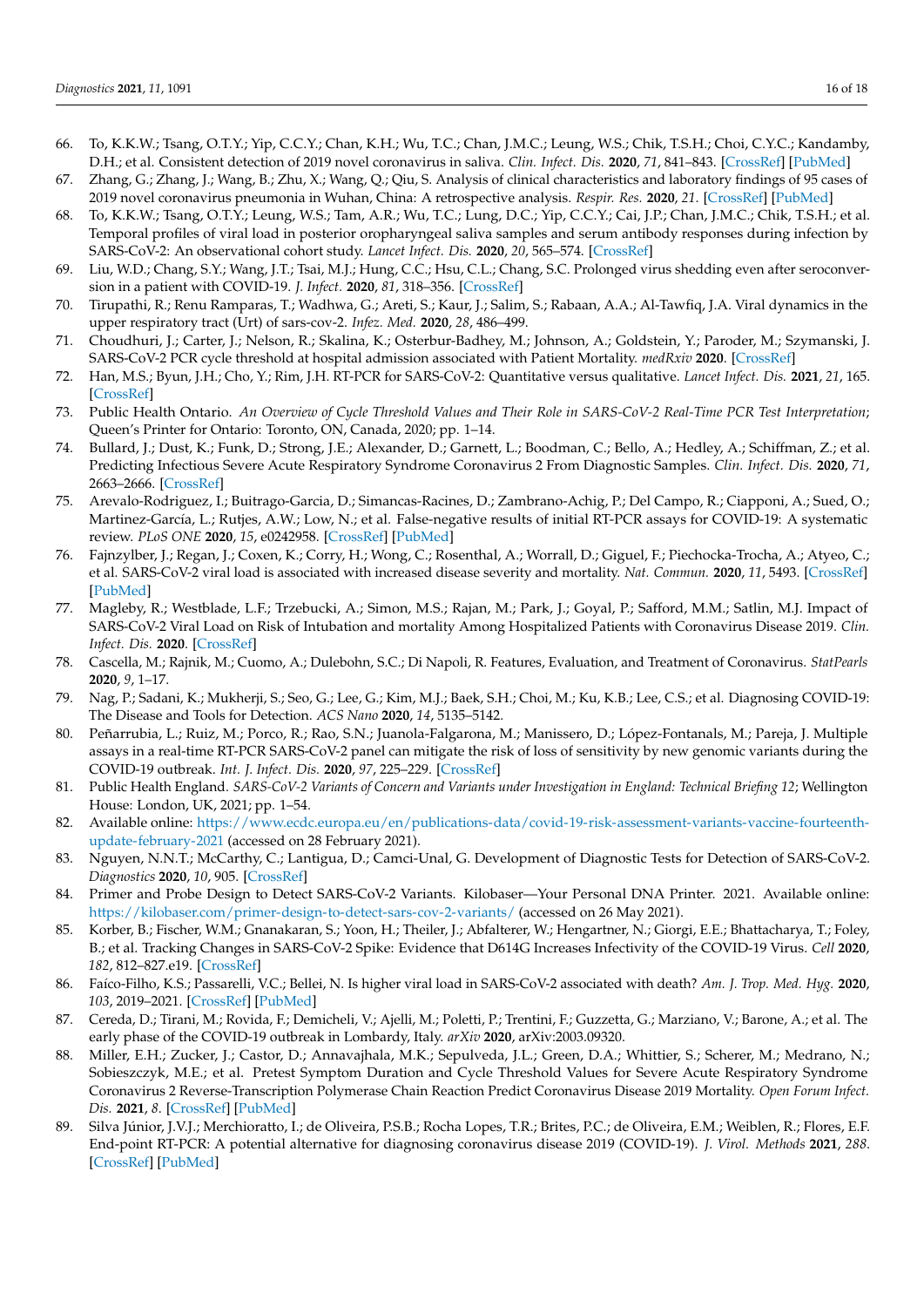- <span id="page-16-0"></span>90. Liu, Y.; Yan, L.M.; Wan, L.; Xiang, T.X.; Le, A.; Liu, J.M.; Peiris, M.; Poon, L.L.M.; Zhang, W. Viral dynamics in mild and severe cases of COVID-19. *Lancet Infect. Dis.* **2020**, *20*, 656–657. [\[CrossRef\]](http://doi.org/10.1016/S1473-3099(20)30232-2)
- <span id="page-16-1"></span>91. Xu, T.; Chen, C.; Zhu, Z.; Cui, M.; Chen, C.; Dai, H.; Xue, Y. Clinical features and dynamics of viral load in imported and non-imported patients with COVID-19. *Int. J. Infect. Dis.* **2020**, *94*, 68–71. [\[CrossRef\]](http://doi.org/10.1016/j.ijid.2020.03.022)
- <span id="page-16-2"></span>92. Shi, F.; Wu, T.; Zhu, X.; Ge, Y.; Zeng, X.; Chi, Y.; Du, X.; Zhu, L.; Zhu, F.; Zhu, B.; et al. Association of viral load with serum biomakers among COVID-19 cases. *Virology* **2020**, *546*, 122–126. [\[CrossRef\]](http://doi.org/10.1016/j.virol.2020.04.011)
- <span id="page-16-3"></span>93. Zhang, G.; Nie, S.; Zhang, Z.; Zhang, Z. Longitudinal change of severe acute respiratory syndrome coronavirus 2 antibodies in patients with coronavirus disease 2019. *J. Infect. Dis.* **2020**, *222*, 183–188. [\[CrossRef\]](http://doi.org/10.1093/infdis/jiaa229)
- <span id="page-16-4"></span>94. Padoan, A.; Cosma, C.; Sciacovelli, L.; Faggian, D.P.M. Analytical performances of a chemiluminescence immunoassay for SARS-CoV-2 IgM/IgG and antibody kinetics. *Clin. Chem. Lab. Med.* **2020**, *58*, 1081–1088. [\[CrossRef\]](http://doi.org/10.1515/cclm-2020-0443)
- 95. Tay, M.Z.; Poh, C.M.; Rénia, L.; MacAry, P.A.; Ng, L.F.P. The trinity of COVID-19: Immunity, inflammation and intervention. *Nat. Rev. Immunol.* **2020**, *20*, 363–374. [\[CrossRef\]](http://doi.org/10.1038/s41577-020-0311-8)
- <span id="page-16-22"></span>96. Zhou, F.; Yu, T.; Du, R.; Fan, G.; Liu, Y.; Liu, Z.; Xiang, J.; Wang, Y.; Song, B.; Gu, X.; et al. Clinical course and risk factors for mortality of adult inpatients with COVID-19 in Wuhan, China: A retrospective cohort study. *Lancet* **2020**, *395*, 1054–1062. [\[CrossRef\]](http://doi.org/10.1016/S0140-6736(20)30566-3)
- <span id="page-16-5"></span>97. Carmo, A.; Pereira-Vaz, J.; Mota, V.; Mendes, A.; Morais, C.; da Silva, A.C.; Camilo, E.; Pinto, C.S.; Cunha, E.; Pereira, J.; et al. Clearance and persistence of SARS-CoV-2 RNA in patients with COVID-19. *J. Med. Virol.* **2020**, *92*, 2227–2231. [\[CrossRef\]](http://doi.org/10.1002/jmv.26103) [\[PubMed\]](http://www.ncbi.nlm.nih.gov/pubmed/32484958)
- <span id="page-16-6"></span>98. Shah, S.; Singhal, T.; Davar, N.; Thakkar, P. No correlation between Ct values and severity of disease or mortality in patients with COVID 19 disease. *Indian J. Med. Microbiol.* **2021**, *39*, 116–117. [\[CrossRef\]](http://doi.org/10.1016/j.ijmmb.2020.10.021)
- <span id="page-16-7"></span>99. Samavedam, S.; Aluru, N.; Rajyalakshmi, B.; Reddy, P.R. Prognostic Value of "Cycle Threshold" in Confirmed COVID-19 Patients. *Indian J. Crit. Care Med.* **2021**, *25*, 322–326. [\[CrossRef\]](http://doi.org/10.5005/jp-journals-10071-23765)
- <span id="page-16-8"></span>100. Fang, Z.; Zhang, Y.; Hang, C.; Ai, J.; Li, S.; Zhang, W. Comparisons of viral shedding time of SARS-CoV-2 of different samples in ICU and non-ICU patients. *J. Infect.* **2020**, *81*, 147–178. [\[CrossRef\]](http://doi.org/10.1016/j.jinf.2020.03.013) [\[PubMed\]](http://www.ncbi.nlm.nih.gov/pubmed/32283153)
- <span id="page-16-10"></span>101. Kostakoglu, U.; Kant, A.; Atalar, S.; Ertunc, B.; Erensoy, S.; Dalmanoglu, E.; Yilmaz, I.; Sevimli, B.; Erturk, A.; Yilmaz, G. Diagnostic value of chest ct and initial real-time rt-pcr in covid-19 infection. *Pakistan J. Med. Sci.* **2021**, *37*, 234–238. [\[CrossRef\]](http://doi.org/10.12669/pjms.37.1.2956)
- <span id="page-16-11"></span>102. Böhmer, M.M.; Buchholz, U.; Corman, V.M.; Hoch, M.; Katz, K.; Marosevic, D.V.; Böhm, S.; Woudenberg, T.; Ackermann, N.; Konrad, R.; et al. Investigation of a COVID-19 outbreak in Germany resulting from a single travel-associated primary case: A case series. *Lancet Infect. Dis.* **2020**, *20*, 920–928. [\[CrossRef\]](http://doi.org/10.1016/S1473-3099(20)30314-5)
- <span id="page-16-12"></span>103. Xiao, A.T.; Tong, Y.X.; Zhang, S. Profile of RT-PCR for SARS-CoV-2: A Preliminary Study from 56 COVID-19 Patients. *Clin. Infect. Dis.* **2020**, *71*, 2249–2251. [\[CrossRef\]](http://doi.org/10.1093/cid/ciaa460)
- <span id="page-16-13"></span>104. Saponaro, F.; Rutigliano, G.; Sestito, S.; Bandini, L.; Storti, B.; Bizzarri, R.; Zucchi, R. ACE2 in the Era of SARS-CoV-2: Controversies and Novel Perspectives. *Front. Mol. Biosci.* **2020**, *7*. [\[CrossRef\]](http://doi.org/10.3389/fmolb.2020.588618)
- <span id="page-16-14"></span>105. Yao, Y.; Wang, H.; Liu, Z. Expression of ACE2 in airways: Implication for COVID-19 risk and disease management in patients with chronic inflammatory respiratory diseases. *Clin. Exp. Allergy* **2020**, *50*, 1313–1324. [\[CrossRef\]](http://doi.org/10.1111/cea.13746) [\[PubMed\]](http://www.ncbi.nlm.nih.gov/pubmed/32975865)
- <span id="page-16-9"></span>106. Trunfio, M.; Venuti, F.; Alladio, F.; Longo, B.M.; Burdino, E.; Cerutti, F.; Ghisetti, V.; Bertucci, R.; Picco, C.; Bonora, S.; et al. Diagnostic SARS-CoV-2 Cycle Threshold Value Predicts Disease Severity, Survival, and Six-Month Sequelae in COVID-19 Symptomatic Patients. *Viruses* **2021**, *13*, 281. [\[CrossRef\]](http://doi.org/10.3390/v13020281) [\[PubMed\]](http://www.ncbi.nlm.nih.gov/pubmed/33670360)
- <span id="page-16-15"></span>107. Liu, Y.; Liao, W.; Wan, L.; Xiang, T.; Zhang, W. Correlation Between Relative Nasopharyngeal Virus RNA Load and Lymphocyte Count Disease Severity in Patients with COVID-19. *Viral Immunol.* **2020**. [\[CrossRef\]](http://doi.org/10.1089/vim.2020.0062) [\[PubMed\]](http://www.ncbi.nlm.nih.gov/pubmed/32297828)
- <span id="page-16-16"></span>108. Liu, Y.; Yang, Y.; Zhang, C.; Huang, F.; Wang, F.; Yuan, J.; Wang, Z.; Li, J.; Li, J.; Feng, C.; et al. Clinical and biochemical indexes from 2019-nCoV infected patients linked to viral loads and lung injury. *Sci. China Life Sci.* **2020**, *50*, 258–269. [\[CrossRef\]](http://doi.org/10.1007/s11427-020-1643-8) [\[PubMed\]](http://www.ncbi.nlm.nih.gov/pubmed/32048163)
- 109. Yuan, C.; Zhu, H.; Yang, Y.; Cai, X.; Xiang, F.; Wu, H.; Yao, C.; Xiang, Y.; Xiao, H. Viral loads in throat and anal swabs in children infected with SARS-CoV-2. *Emerg. Microbes Infect.* **2020**, *9*, 1233–1237. [\[CrossRef\]](http://doi.org/10.1080/22221751.2020.1771219) [\[PubMed\]](http://www.ncbi.nlm.nih.gov/pubmed/32419639)
- <span id="page-16-17"></span>110. Singanayagam, A.; Patel, M.; Charlett, A.; Bernal, J.L.; Saliba, V.; Ellis, J.; Ladhani, S.; Zambon, M.; Gopal, R. Duration of infectiousness and correlation with RT-PCR cycle threshold values in cases of COVID-19, England, January to May 2020. *Eurosurveillance* **2020**, *25*. [\[CrossRef\]](http://doi.org/10.2807/1560-7917.ES.2020.25.32.2001483)
- <span id="page-16-18"></span>111. Salvatore, P.P.; Dawson, P.; Wadhwa, A.; Rabold, E.M.; Buono, S.; Dietrich, E.A.; Reses, H.E.; Vuong, J.; Pawloski, L.; Dasu, T.; et al. Epidemiological Correlates of PCR Cycle Threshold Values in the Detection of SARS-CoV-2. *Clin. Infect. Dis.* **2020**, *72*, 761–776. [\[CrossRef\]](http://doi.org/10.1093/cid/ciaa1469)
- <span id="page-16-19"></span>112. Wyllie, A.L.; Fournier, J.; Casanovas-Massana, A.; Campbell, M.; Tokuyama, M.; Vijayakumar, P.; Warren, J.L.; Geng, B.; Muenker, M.C.; Moore, A.J.; et al. Saliva or Nasopharyngeal Swab Specimens for Detection of SARS-CoV-2. *N. Engl. J. Med.* **2020**, *383*, 1283–1286. [\[CrossRef\]](http://doi.org/10.1056/NEJMc2016359)
- <span id="page-16-20"></span>113. Yu, X.; Sun, S.; Shi, Y.; Wang, H.; Zhao, R.; Sheng, J. SARS-CoV-2 viral load in sputum correlates with risk of COVID-19 progression. *Crit. Care* **2020**, *24*. [\[CrossRef\]](http://doi.org/10.1186/s13054-020-02893-8) [\[PubMed\]](http://www.ncbi.nlm.nih.gov/pubmed/32326952)
- <span id="page-16-21"></span>114. Huang, J.; Mao, T.; Li, S.; Wu, L.; Xu, X.; Li, H.; Xu, C.; Su, F.; Dai, J.; Shi, J.; et al. Long period dynamics of viral load and antibodies for SARS-CoV-2 infection: An observational cohort study. *medRxiv* **2020**. [\[CrossRef\]](http://doi.org/10.1101/2020.04.22.20071258)